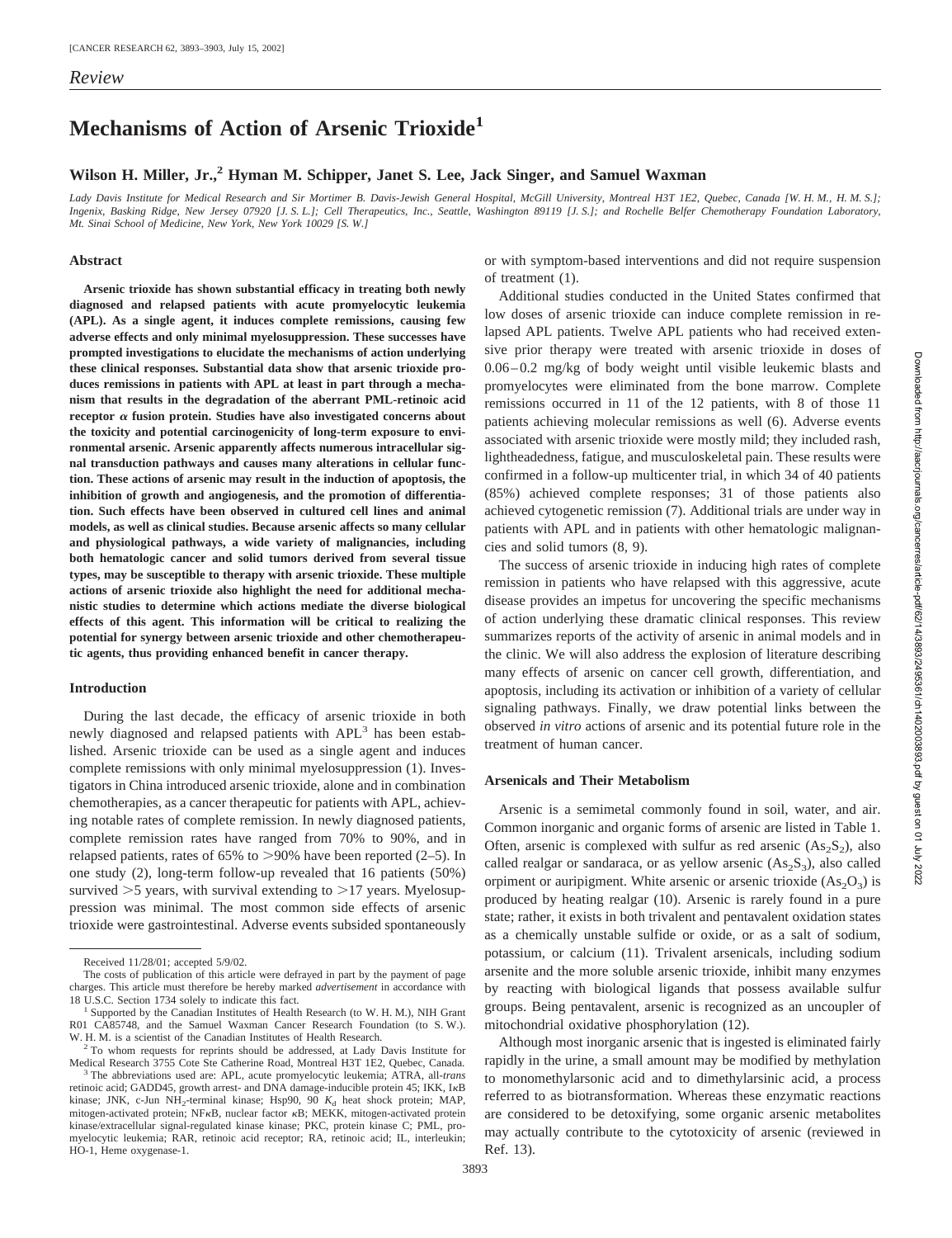| Table 1 Arsenic in nature                     |                                |                                      |  |
|-----------------------------------------------|--------------------------------|--------------------------------------|--|
| Arsenic forms                                 | Chemical<br>formula            | Other names                          |  |
| Red arsenic                                   | $As_2S_2$                      | Realgar, sandaraca                   |  |
| Yellow arsenic                                | $As_2S_3$                      | Arsenikon, aurum pigmentum, orpiment |  |
| White arsenic (created by<br>heating realgar) | As <sub>2</sub> O <sub>3</sub> |                                      |  |
| Phenylarsine oxide                            | $C_6H_5ASO$                    |                                      |  |

# **History of the Medicinal Use of Arsenic Derivatives**

Medicinal use of arsenic and its derivatives dates back more than 2400 years to ancient Greece and Rome. Arsenic was viewed as both a therapeutic agent and a poison (12). Hippocrates administered orpiment  $(As_2S_3)$  and realgar  $(As_2S_2)$  as an ulcer remedy; Dioscorides used orpiment as a depilatory. Arsenic has also been used to treat the plague, malaria, and cancer and to promote sweating. Physicians prescribed arsenic for both external and internal use throughout the 18<sup>th</sup> century. Arsenides and arsenic salts were key ingredients in antiseptics, antispasmodics, antiperiodics, caustics, cholagogues, hematinics, sedatives, and tonics. Approximately 60 different arsenic preparations have been developed and distributed during the lengthy history of this agent. More than 20 of these preparations were still in use at the end of the  $19<sup>th</sup>$  century, including Aiken's Tonic Pills, Andrew's Tonic, and Arsenauro.

When physicians first boiled arsenous acid with an alkali in the late 1700s and produced a water-soluble compound, the administration of medicinal arsenic changed radically from generally external to primarily internal. In 1786, Thomas Fowler, a physician to the General Infirmary of the County of Stafford, England, recommended use of potassium arsenite for the treatment of intermittent fever. Fowler's Solution gained great renown and was used to treat many conditions, including paralytic afflictions, rheumatism, hypochondriasis, epilepsy, hysteria, melancholia, dropsy, rachitis, heart palpitations, convulsions, syphilis, ulcers, cancer, and dyspepsia (14). In 1911, Fowler's Solution was used as a treatment for pernicious anemia, asthma, psoriasis, pemphigus, and eczema. In 1910, additional experimentation with the properties of arsenic led Paul Ehrlich, the German physician and founder of chemotherapy, to the discovery of an organic arsenical, salvarsan (arsphenamine; Ref. 11). Arsphenamine was the standard therapy for syphilis for nearly 40 years before it was replaced by penicillin (15). Arsphenamine was also believed to be an effective treatment for trypanosomiasis (11). As already mentioned, arsenic has proven recently to be highly effective in the treatment of APL; its use induces and maintains complete remissions, with a less toxic profile than traditional chemotherapy (1). The therapeutic history of arsenic is additionally outlined in Table 2.

Arsenic was nicknamed "The Mule" not only for its dependability in many therapeutic regimens but also for the stubborn persistency with which it was used and the inconstant nature of its toxic capacity (14). Although arsenic was found to be beneficial in many disease states, and side effects or later repercussions of therapy were inconsistent from patient to patient, concerns among medical professionals about toxicities associated with arsenic use, especially long-term use, surfaced in later years. The IARC first evaluated the carcinogenicity of arsenic and arsenic compounds in 1973. It found a "causal relationship between skin cancer and heavy exposure to inorganic arsenic in drugs, drinking water with a high arsenic content, or in the occupational environment." However, experimental studies with arsenic in animals were considered inadequate, and the causative role of arsenic remained largely unclear. In 1979, the agency classified arsenic and certain arsenic compounds as Group 1 carcinogens, those that were "carcinogenic to humans," on the basis of epidemiological studies of

the relationship between exposure to arsenic compounds via occupation, ingestion, or medical use and skin cancer. In 1980, reevaluation of the data determined that exposure to arsenic and arsenic-containing compounds was a cause of lung cancer in humans. Finally, in 1987, support for arsenic as a cause of human cancers was judged as adequate on the basis of "limited evidence of carcinogenicity in experimental animals" (15).

Dermatological manifestations of arsenic use were commonly observed in patients with prolonged arsenic exposure. Long-term ingestion of Fowler's Solution produces signs of chronic arsenic intoxication. In one study, palmar and plantar keratoses occurred in all of the patients evaluated, although the minimum time to onset was 15 years (median, 24 years) after beginning arsenic treatment. Basal cell carcinoma developed in a majority of these patients, with the same time to onset. Other manifestations included carcinoma *in situ*, squamous cell carcinoma, breast adenocarcinoma, and colon carcinoma, all appearing within a minimum of 28–63 years after treatment. The precise amounts of arsenic these patients received over time is not known, because small amounts of arsenic are present in the environment, and there are any number of possible routes of exposure. Nonetheless, despite the anecdotal nature of the evidence, the keratoses and carcinomas that developed were attributed to past and prolonged arsenic intake (16). Another study retrospectively evaluated 478 patients who had taken Fowler's Solution for periods of 2 weeks to 12 years between 1945 and 1969. A search for evidence of prolonged arsenic ingestion revealed 142 patients with dermatologic manifestations, 45% of whom had keratoses, 14% of whom had hyperpigmentation, and 11% of whom had skin cancer. Arsenic toxicity was related to age and dose: compared with patients who displayed no signs of arsenic toxicity, those who did were on average 7 years older and had received higher median doses (672 mg *versus* 448 mg, a highly significant difference;  $P = 0.001$ ). Overall, internal malignancies attributed to the use of Fowler's Solution were minimal; dermatological diseases attributed to arsenic treatment were more numerous (17).

#### **Potential Targets of Arsenic in Chemotherapy for APL**

Via numerous pathways (Fig. 1), arsenic facilitates profound cellular alterations, including induction of apoptosis, inhibition of proliferation, stimulation of differentiation, and inhibition of angiogenesis. The biological effects of arsenic (principally the trivalent forms, arsenite and arsenic trioxide) may be mediated by reactions with closely spaced cysteine residues on critical cell proteins (18). Several proteins with a high cysteine content and accessible thiol groups are

Table 2 *Key events in the medicinal use of arsenic*

| Year           | Key events                                                                                                                                                                                                                                                                                                                       |  |  |
|----------------|----------------------------------------------------------------------------------------------------------------------------------------------------------------------------------------------------------------------------------------------------------------------------------------------------------------------------------|--|--|
| 400 BCE        | Hippocrates used realgar $(As_2S_2)$ and orpiment $(As_2S_3)$ as remedies<br>for ulcers                                                                                                                                                                                                                                          |  |  |
| 50 AD          | Dioscorides used orpiment as a depilatory                                                                                                                                                                                                                                                                                        |  |  |
| $14th$ century | Angelus Salva used arsenic against the plague                                                                                                                                                                                                                                                                                    |  |  |
| $16th$ century | Jean de Gorris used arsenic as a sudorific                                                                                                                                                                                                                                                                                       |  |  |
| $17th$ century | Lentilius and Friceius used arsenic as a treatment for malaria                                                                                                                                                                                                                                                                   |  |  |
| $18th$ century | Arsenic preparations were used therapeutically: Aiken's Tonic Pills,<br>Andrew's Tonic, Arsenauro, Gross' Neuralgia Pills, Cholor-<br>Phosphide of Arsenic, Sulphur Compound Lozenges<br>These were still in circulation at the end of the 19th century                                                                          |  |  |
| $19th$ century | Arsenic was a mainstay of the materia medica                                                                                                                                                                                                                                                                                     |  |  |
|                | Fowler's Solution (potassium arsenite) was praised for its success in<br>treating asthma, chorea, eczema, Hodgkin's disease, pemphigus,<br>pernicious anemia, and psoriasis                                                                                                                                                      |  |  |
| $20th$ century | Ehrlich discovered an organic arsenical (salvarsan) that cured<br>syphilis and was used to treat trypanosomiasis<br>Used in traditional Chinese medicine for hundreds of years arsenic<br>derivatives are still used to devitalize the pulp of diseased teeth<br>and in regimens for psoriasis, rheumatic diseases, and syphilis |  |  |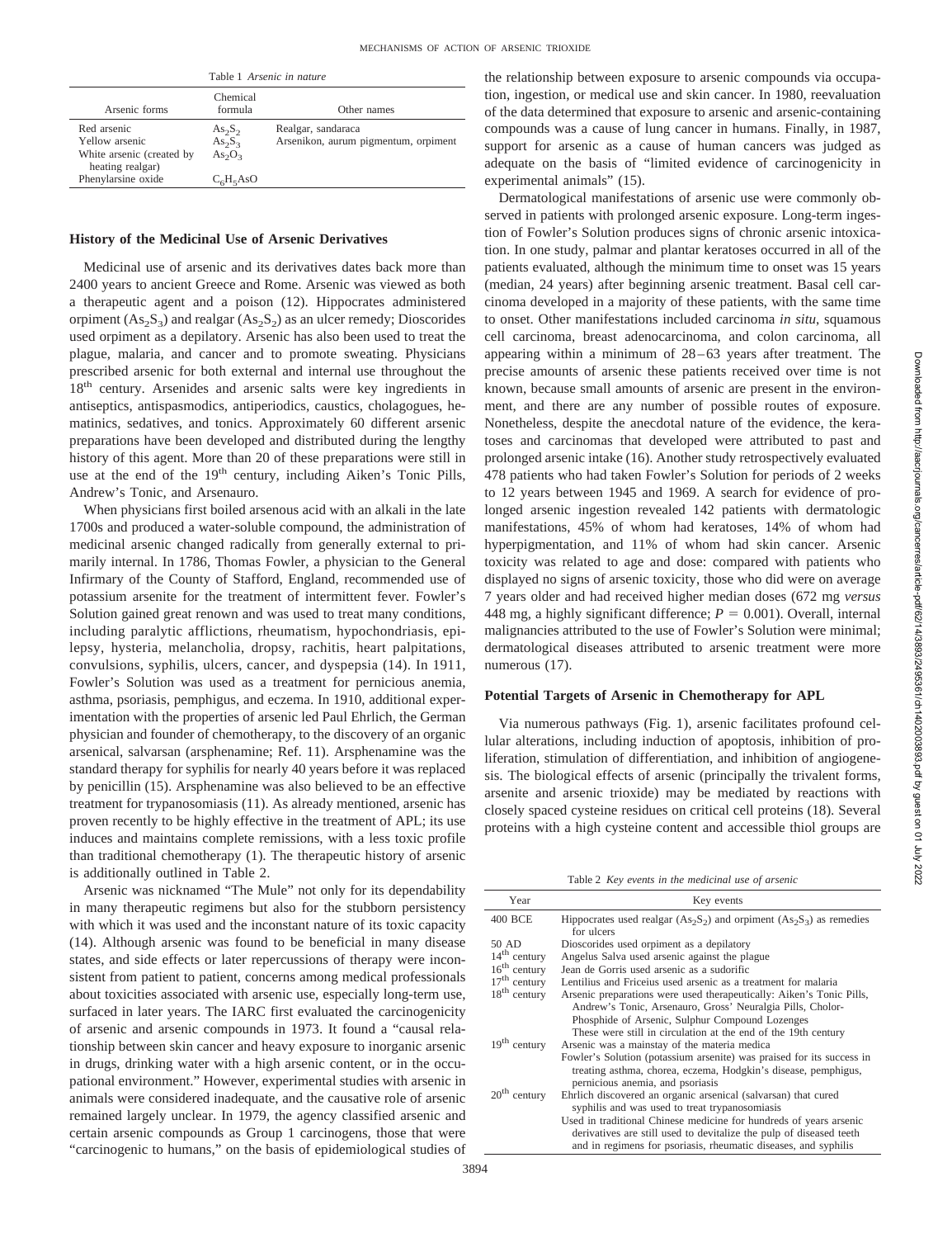

Fig. 1. Cellular targets of arsenic trioxide. Arsenic trioxide targets multiple pathways in malignant cells resulting in apoptosis or in the promotion of the differentiation program. Objects highlighted in *gray* are potential molecular targets for arsenic trioxide and arsenite.

candidates for interactions with arsenic. APL is the clinical setting in which arsenic trioxide has achieved notable success. A substantial body of evidence has accumulated during recent years suggesting the mechanisms by which the drug produces remissions in patients with APL. Unless otherwise noted, studies cited in this review have used concentrations of arsenic that are physiologically achievable  $(< 5 \mu M)$ .

**PML-RAR** $\alpha$  **(Inducer of APL).** The vast majority of cases of APL are characterized by the t(15;17) translocation. This translocation generates a fusion between the  $PML$  gene and the  $RAR\alpha$  gene, which encodes a transcription factor (19, 20). The resulting PML-RAR $\alpha$ fusion protein blocks the expression of genes required for normal myeloid differentiation. Sequence analysis of the *PML* gene has indicated the presence of a cysteine-rich region that may be a principal candidate for interaction with trivalent arsenic. The endogenous PML protein in normal cells has been shown to be localized to a novel macromolecular structure in the nucleus, the nuclear body. Expression of the PML-RAR $\alpha$  fusion protein in leukemic cells disrupts the nuclear bodies, and the PML protein is dispersed into smaller fragments of these structures (21–23).

The block in myeloid differentiation by PML-RAR $\alpha$  can be released by treatment with pharmacologic levels of RA, providing the basis for ATRA therapy for APL. RA-induced differentiation of APL blasts results in degradation of the fusion protein and the relocation of wild-type PML from the deviant nuclear structures to its normal location in nuclear bodies (24–26). In NB4 APL cells, the PML- $RAR\alpha$  fusion protein displays a micropunctate distribution in nuclei and cytoplasm; ATRA treatment leads to the typical PML staining pattern of nuclear speckles. Arsenic trioxide also causes degradation of the PML-RAR $\alpha$  fusion protein, although probably by a different mechanism than RA, because normal PML structures are not completely restored (24).

Arsenic trioxide has been proposed as an alternative to treatment with ATRA because it can induce complete remissions in both RAsensitive and RA-resistant APL patients. Although both compounds induce degradation of PML-RAR $\alpha$ , several differences in their action on APL cells have been reported. *In vitro*, ATRA induces differentiation of APL cells along a granulocytic pathway, whereas in APL and a variety of malignant cell lines, arsenic induces apoptosis with little evidence of differentiation (24, 25). In APL cells sensitive to ATRA, *in vitro* treatment with arsenic antagonizes ATRA-induced differentiation, whereas treatment with ATRA decreases arsenic-induced apoptosis (25, 27). However, in several models of cells resistant to differentiation by RA alone, subapoptotic concentrations of arsenic can synergize with ATRA to induce differentiation (27, 28).

When arsenic trioxide is used in patients with APL who have relapsed after ATRA treatment, it can induce differentiation (6). In a xenograft mouse model of APL, treatment with either arsenic trioxide or ATRA increased survival by 35–39%. However, when these mice were treated sequentially with either arsenic trioxide or ATRA followed by the other agent, their survival was prolonged by 70–80% (27). Transgenic mouse models of APL have shown a possible synergy between arsenic and ATRA, although whether this is maximal with sequential or coadministration of the two agents is not clear (29, 30). Of note, the APL variant characterized by the fusion between PLZF and  $RAR\alpha$  (PLZF-RAR $\alpha$ ) did not respond with improved survival to ATRA, arsenic trioxide, or the combination of agents, despite induced degradation of the fusion protein (30). This is consistent with *in vitro* results reported previously suggesting that APL cell growth arrest and differentiation could occur in the absence of PML-RAR $\alpha$  degradation (31), and that preservation of the malignant phenotype may not require detectable expression of the fusion protein in some APL clones (32).

One potentially important difference between the mechanisms by which arsenic trioxide and ATRA induce degradation of the PML- $RAR\alpha$  fusion protein is that arsenic trioxide targets the PML portion of the protein, whereas RA targets  $RAR\alpha$  (26). Within nuclear bodies, PML recruits numerous proteins and antagonizes many of the processes required for the initiation, promotion, and progression of malignancy (33).

**Gene Products Interacting with PML.** The crucial growthregulating role of PML was underscored by a recent report demonstrating the interaction and colocalization of PML with the tumor-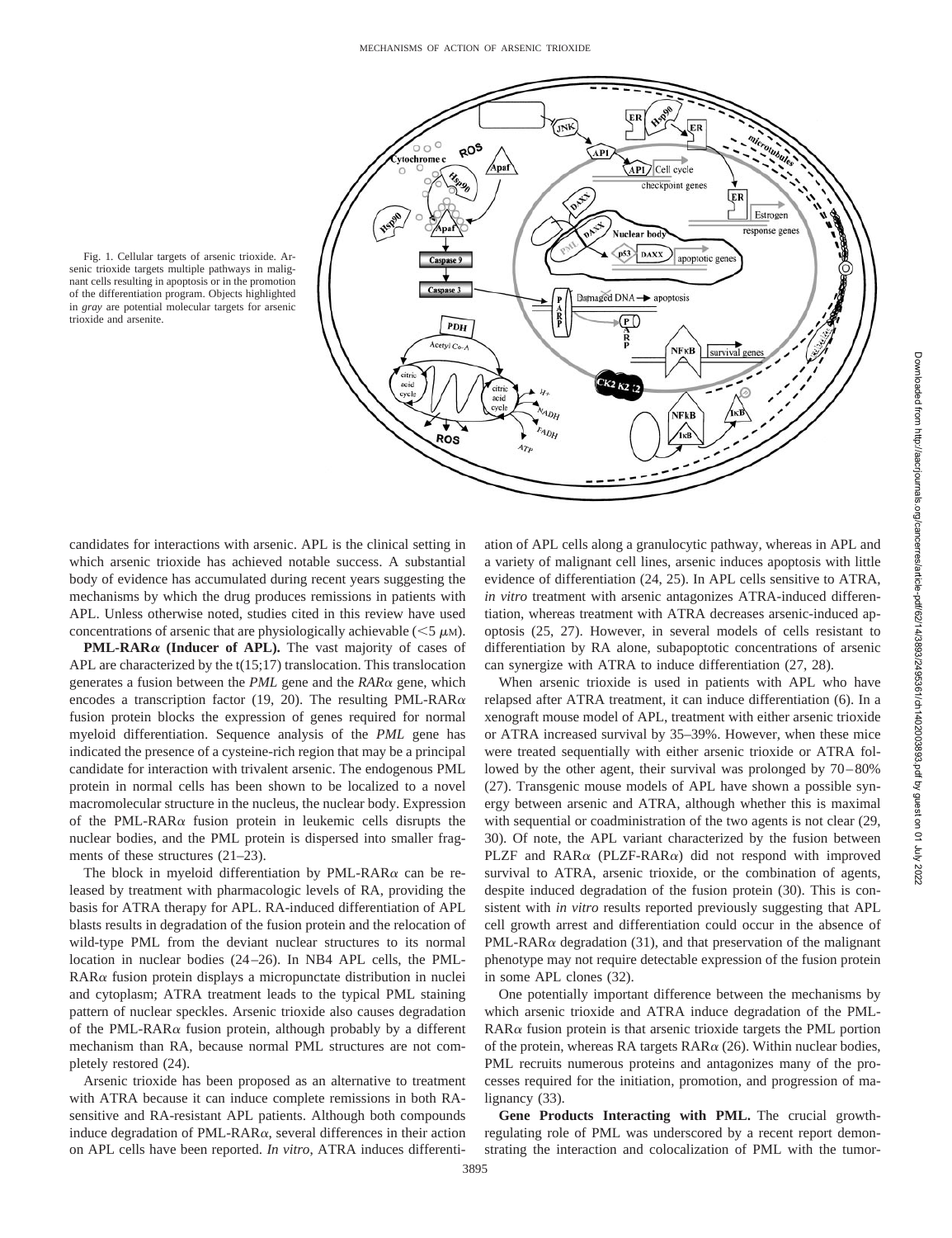Table 3 *Arsenic trioxide: potential mechanisms of action*

| Affected process           | Mechanism of action                                | Biological effects                                                                                                                                                                                    |
|----------------------------|----------------------------------------------------|-------------------------------------------------------------------------------------------------------------------------------------------------------------------------------------------------------|
| Induction of apoptosis     | Elevated intracellular $(H_2O_2)$                  | • Cytochrome $c$ release and activation of the caspase cascade<br>• Release of soluble intermembrane proteins, which cause DNA fragmentation<br>• Inhibition of glutathione peroxidase (GPx) activity |
|                            | Increased <i>bax</i> expression                    | • Down-regulation of bcl-2 family members sensitizing cells toward apoptosis                                                                                                                          |
|                            | Inhibition of NF <sub>K</sub> B activity           | • Interferes with intracellular adhesion molecule and vascular cell adhesion molecule up-regulation,<br>inhibiting IL-6 secretion resulting from adhesion of MM cells to bone marrow stroma           |
|                            | Inhibits GTP-induced polymerization of tubulin     | • Cytoskeletal protein damage                                                                                                                                                                         |
|                            | Altered nuclear distribution of PML                | • PML is recruited onto matrix-bound nuclear bodies (NB), for degradation                                                                                                                             |
| Antiproliferative activity | Inhibition of STAT3 activity                       | • Transcription inhibition of IL-6-responsive genes                                                                                                                                                   |
|                            | Growth arrest in the $G_1$ phase of the cell cycle | • Enhancement of cyclin dependent protein kinase inhibitors (CDKI) p21 and p27                                                                                                                        |
|                            | Induction of differentiation                       | • Induced expression of cell surface maturation markers (CD11b)                                                                                                                                       |
| Angiogenesis inhibition    | Inhibition of vascular endothelial growth factor   | • Diminished vascular endothelial growth factor expression inhibits endothelial cell proliferation in<br>a dose- and time-dependent manner                                                            |

suppressor protein p53 (34). p53 induces  $G_1$  arrest in normal fibroblasts in response to DNA damage. If DNA cannot be repaired, accumulation of p53 leads to apoptosis. This occurs only in cells with normally functioning p53; cells with mutated p53 do not undergo cell cycle arrest or become apoptotic. The function of p53 in DNA damage-induced apoptosis, transcriptional activation, and the DNAbinding activity of p53 may depend on intact PML. The biochemical basis of this dependence is provided in recent experiments showing that ras-induced p53 acetylation is lost in cells that do not express PML (35). Therefore, arsenic-induced degradation of PML in non-APL cells might be expected to decrease p53 activity and protect cells with genetic abnormalities from apoptosis. However, the ability of arsenic to stimulate other proapoptotic pathways may counterbalance the effects of PML degradation. In addition, arsenic trioxide promotes the accumulation of Daxx, a nuclear protein that represses transcription and colocalizes with PML in the nuclear bodies. Daxx modulates transcription of death-related genes in Fas-induced apoptosis (36). For this reason, it has been suggested that nuclear bodies are intranuclear sites that function in a PML-dependent manner as reservoirs to sequester or concentrate transcriptional repressors for modulating gene transcription (36). Thus, even a transient increase in the accumulation of PML within nuclear bodies followed by its degradation may be sufficient to trigger Daxx-dependent apoptosis.

Arsenic-containing compounds enlarge PML-containing nuclear bodies in the cell nucleus by increasing covalent modification of PML with SUMO-1, a ubiquitin-like protein involved in proapoptotic signal transduction. In a similar manner, arsenic trioxide treatment increases SUMO-1 modification of PML-RAR $\alpha$ . Apoptosis ensues, independent of DNA-binding activities of the RAR $\alpha$  part of the fusion protein and of Bcl-2 and caspase 3 (37).

There are numerous reports of proapoptotic actions of arsenic in other malignant cell lines that may be dependent on PML as well as p53. In gastric cancer cells and in MBC-1, a B-cell lymphoma line, arsenic trioxide exposure causes up-regulation of p53 expression, resulting in caspase activation and, ultimately, apoptosis (38, 39). p53 accumulation is also implicated in the mechanism by which arsenic trioxide treatment induces apoptosis and  $G_1$  phase arrest in human T-cell lymphotropic virus type 1-infected cells. In these cells, too, on exposure to arsenic trioxide, levels of Cip1/p21 and  $p27<sup>KIP1</sup>$  were increased, and the retinoblastoma protein was dephosphorylated (40). Finally, in human fibroblasts, arsenite causes DNA strand breaks, which leads to accumulation and phosphorylation of p53. Levels of p53 downstream proteins (p21 and others) were also increased. Dissection of this pathway indicated that a phosphatidylinositol-3-kinaserelated protein kinase, within an ataxia-telangiectasia mutated pathway, was involved in mediating p53 accumulation after arsenite exposure (41).

In addition to up-regulating *p53* and other genes associated with growth arrest and apoptosis, exposure to arsenic trioxide downregulates *Bcl-2* RNA and protein expression in APL and other cell types, suggesting the involvement of Bcl-2 in the regulation of arsenic-mediated apoptosis (24, 42–45). In addition, the proapoptotic Bcl-2 family member, Bax, of which the translocation to the mitochondria induces mitochondrial permeability and activates apoptosis, may be recruited by apoptotic signals to the nuclear body, where it associates with PML (33, 46, 47). The cell cycle inhibitor  $p27<sup>KIP1</sup>$  has also been shown to associate with the nuclear body. Thus, arsenic appears to enhance the targeting of PML, Bax, and  $p27^{KIP1}$  to nuclear bodies and, in cells with intact PML, acts synergistically with IFNs, which induce PML, to induce cell death (46).

#### **Effects of Arsenic on Cellular Signaling**

Although there has been considerable focus on PML-RAR $\alpha$  and PML in the response to arsenic, recent investigation has yielded considerable data on the mechanisms by which arsenic acts on other cellular pathways. These potential targets listed in Table 3 are discussed below.

**Protein Kinase Signaling.** Lines of evidence obtained from very different model systems point to the ability of arsenic to alter the function of several enzymes and signaling molecules, and markedly influence gene expression (Table 3; Fig. 1). Sodium arsenite activates the transcription factor AP-1, as a consequence of increasing the activity of its mitogenic components, c-fos and c-jun (48). This occurs simultaneously with activation of JNKs, which are important for phosphorylation of many transcription factors that enhance expression of immediate early genes. Arsenite may stimulate JNK activity by inhibiting a constitutive JNK phosphatase, of which the role in unstimulated cells is to maintain low basal JNK activity (48).

The oxidation state of arsenic is reported to influence the signaling pathways that are activated. The pathways that are activated may vary depending on tissue-specific origins or characteristics of particular cells. For example, in human embryonic kidney cells, arsenite and arsenate activate JNK via different profiles of MEKKs. Specifically, activation of JNK by arsenate involves MEKK3 and MEKK4, whereas activation of JNK by arsenite requires MEKK2, as well as MEKK3 and MEKK4 (49). In addition, p21-activated kinase is necessary for arsenite but not arsenate-induced stimulation of JNK. In bronchial epithelial cells, exposure to arsenic activates members of the MAP kinase family, including the extracellular signal-regulated kinase (50). This activation is mediated by epidermal growth factor receptor phosphorylation, which can be inhibited by an epidermal growth factor receptor-specific tyrosine kinase inhibitor. In addition, these cells show low levels of Raf-1 kinase activity, which was not increased by metal exposure (50).

The PKC family includes at least 11 isoenzymes with similar structures; all mediate numerous cellular functions. Three PKC isoenzymes, PKC $\alpha$ , PKC $\epsilon$ , and PKC $\delta$ , were reported to mediate arsenite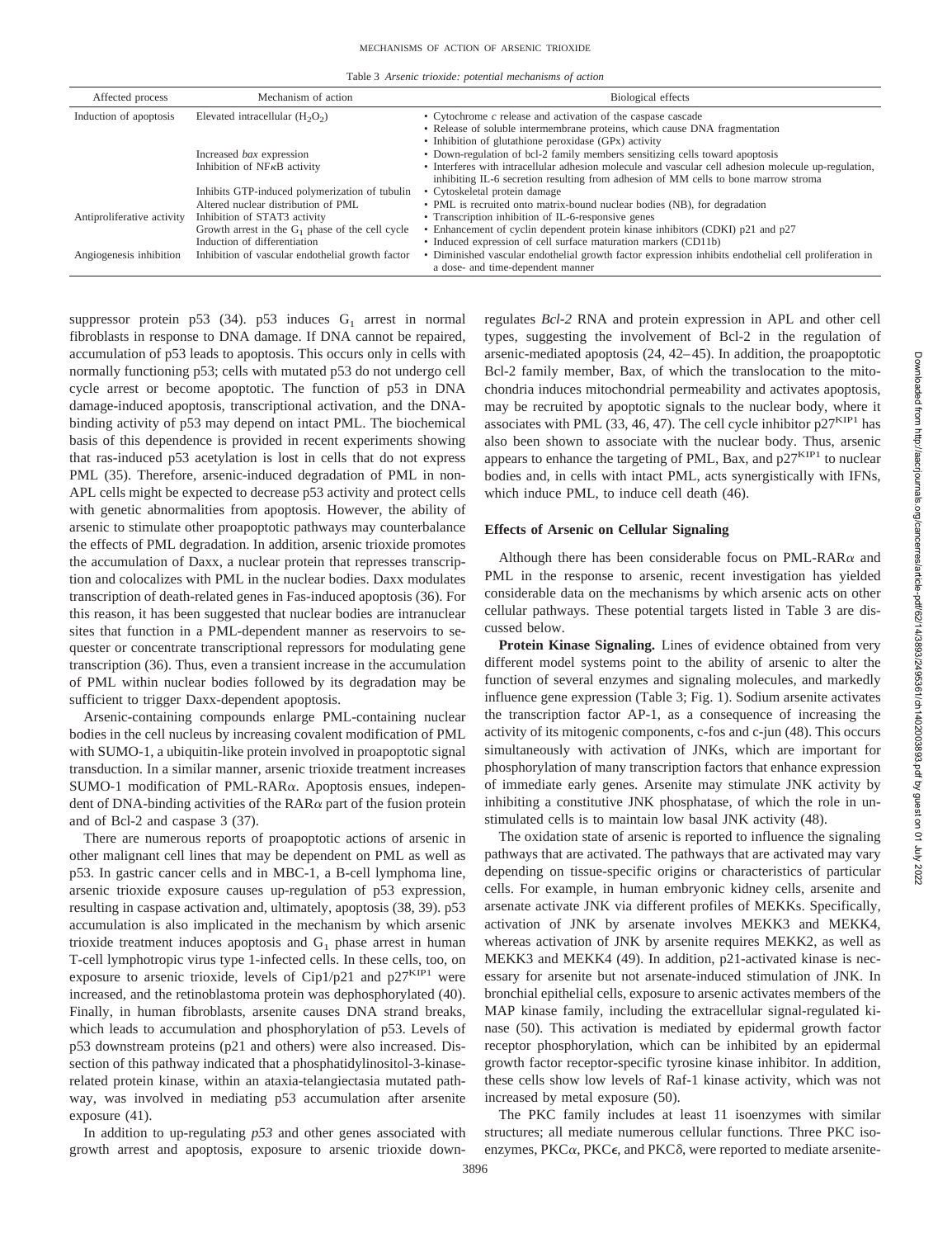induced signal transduction in an epidermal cell line, leading to AP-1 activation (51). These isoforms of PKC each function through a different MAP kinase pathway; so additional experimental evidence with specific inhibitors and dominant-negative mutants may help dissect which MAP kinase proteins are important for arsenic-mediated actions in a specific tissue. Overall, it is clear that arsenite exposure induces translocation of several PKC isoforms from the cytosol to the plasma membrane, where these enzymes play key roles in mediating signal transduction and so may contribute to the biological effects of arsenic treatment (51).

Finally, cholesterol-rich, detergent-resistant membrane components known as rafts have been identified recently as playing a critical role in modulating intracellular signal transduction. Several important molecules that mediate signal transduction are localized to rafts. In experimental systems,  $\beta$ -cyclodextrin can sequester cholesterol from rafts, compromising their integrity (52). Such effects make cells resistant to the effects of arsenite, because the signals necessary to initiate the apoptosis cascade cannot be properly transduced. Consequently, elements identified previously of the arsenite-induced proapoptotic cascade, including MAP kinase activation, superoxide production, and caspase activation, do not occur (52).

**Tyrosine Phosphatases.** Tyrosine phosphatases have been proposed as molecular targets for the activity of arsenic. These enzymes play key roles in modulating cellular metabolism; many possess vicinal thiols and, therefore, are a potential site of interaction with arsenic. Studies aimed at defining the role of tyrosine phosphatases in NB4 APL cells demonstrated that phenylarsine oxide, a vicinal thiol binding agent and well-known inhibitor of tyrosine phosphatase (53), did not stimulate nuclear fragmentation, DNA laddering, and caspase activation, whereas both arsenic trioxide and dimethylarsenic did (54). The interpretation of these experiments was that arsenite does not specifically target tyrosine phosphatases at least in this model. Other experiments, using human airway epithelial cells, showed that although arsenic exposure resulted in elevated levels of phosphotyrosine, such exposure caused no change in the level of tyrosine phosphatase activity (55).

I<sub>K</sub>B Kinase and NF<sub>K</sub>B Inhibition. Inflammatory signal transduction is also blocked by arsenic. There is evidence that arsenite inhibits IKK, required for activation of the proinflammatory transcription factor NF $\kappa$ B. The mechanism of inhibition appears to be binding to the cysteine residue (Cys-179) in the activation loop of the IKK catalytic subunits, IKK $\alpha/\beta$ , and mutation of Cys-179 abolished arsenite sensitivity (56). In the experiments reported by Kapahi et al. (56), concentrations of  $>$ 10  $\mu$ M were required to achieve significant inhibition of kinase activity. The physiological relevance of this mechanism may be questionable, as the experimental concentrations used were 5–10 times higher than the concentrations achieved in the treatment of patients with leukemia (57). However, high levels of glutathione that are found in the HeLa cells used in these experiments may make them highly resistant to the effects of arsenic (Ref. 58; see role of glutathione system below).

 $NFKB$  transcriptional activity plays an important role in the pathogenesis of hematologic malignancies, particularly multiple myeloma, through the regulation of IL-6 expression and the expression of adhesion molecules. Experiments with cultured myeloma cells show that arsenic trioxide prevents tumor necrosis factor  $\alpha$ -induced NF $\kappa$ B activation at clinically relevant levels (2–5  $\mu$ M; Ref. 59). One consequence of the potential inhibition of  $IKK$ -mediated phosphorylation and degradation of  $IKB$  is the persistent binding of the inhibitor to  $NFKB$  preventing its translocation to the nucleus and up-regulation of *IL-6* and other genes. The ultimate effect may diminish IL-6 concentrations and abrogate IL-6-mediated multiple myeloma cell growth, weakening resistance of the multiple myeloma cells to apoptosis (56, 60).

In another recent study, ascorbic acid was also shown to inhibit the activation of IKK, and consequently the functional ability of  $NFKB$  in an endothelial cell line and in primary human vascular endothelial cells. In this case, ascorbic acid treatment leads to an increase in p38 MAP kinase activity, providing one explanation for the potentiation of arsenic trioxide-induced apoptosis by ascorbic acid in multiple myeloma and myeloid leukemia cells (61, 62).

The stress sensors  $NFKB$  and JNK reciprocally regulate arsenic trioxide-induced, p53-independent expression of the GADD45. Thus, inhibition of  $N F \kappa B$  enhances arsenic trioxide-induced JNK activation and p53-independent GADD45 expression. Because GADD45 is responsible for the maintenance of the  $G<sub>2</sub>/M$  checkpoint to prevent improper mitosis, its rapid induction by extracellular stress signals may be responsible for some of the antiproliferative effects of arsenite. However, IKK-overexpressing cells with normal activation of NF<sub>K</sub>B showed a transient and less potent increase in GADD45 levels with arsenic trioxide. This suggests that  $N F \kappa B$  activation may not be favorable for the induction of cell cycle checkpoint proteins that maintain genomic integrity (63).

## **Caspases and Apoptosis**

Apoptosis is mediated by caspases, a class of cysteine proteases that cleave key cellular proteins to induce morphological features of nuclear condensation and fragmentation. Arsenic exposure has been shown to activate caspases both *in vitro* and *in vivo*. Whether the activation of caspases by arsenic trioxide is a direct or indirect effect of the agent will require additional study. Nonetheless, in their clinical trials with relapsed APL patients, Soignet *et al.* (6) showed that responses to arsenic trioxide were accompanied by enhanced expression of proenzymes for caspases 2 and 3, and activation of caspases 1 and 2. Experiments with cultured myeloma cells show that arsenic trioxide induces apoptosis via caspase-9 activation at clinically relevant levels  $(2-5 \mu M)$ , and its effects in combination with dexamethasone are additive in this model (59). Exposure of an adult T-cell leukemia cell line to arsenic trioxide *in vitro* results in activation of caspases 8 and 3, together with poly(ADP-ribose) polymerase degradation, inhibiting DNA repair. Cell cycle arrest occurs as well, with cells accumulating in the  $G_1$  phase (64). Finally, arsenic trioxide exposure promotes apoptosis by activating caspase 3 in neuroblastoma cell lines (65) and in myeloid leukemia cells (66). Additional evidence that caspases mediate the apoptotic response to arsenic is provided by the study of an arsenic trioxide-resistant APL cell line that fails to activate caspase 3 in response to arsenic trioxide. In this line, the PML-RAR $\alpha$  continues to undergo degradation demonstrating that fusion protein degradation can be uncoupled with caspaseinduced loss of mitochondrial inner transmembrane potential and the apoptotic response (67).

An indirect mechanism by which arsenic may promote apoptosis is the inhibition of telomerase activity. In cultured NB4 cells, treatment with arsenic trioxide resulted in a reduction of telomerase activity related to a decrease in telomerase transcription (68). The decreases in transcription may be related to direct effects of arsenic on transcription factors such as Sp1 and Myc. In any case, decreases in telomerase activity result in an increase in genomic instability and chromosomal abnormalities that directly induce apoptosis.

## **Effects of Arsenic on Cellular Redox Status and the Cellular Stress Response**

**Oxidative Stress Pathways.** Oxidative damage plays an important role in the effects of arsenic, as it does for other metals, such as iron, copper, nickel, chromium, cadmium, lead, and mercury (69). Arsenic disturbs natural oxidation and reduction equilibria through various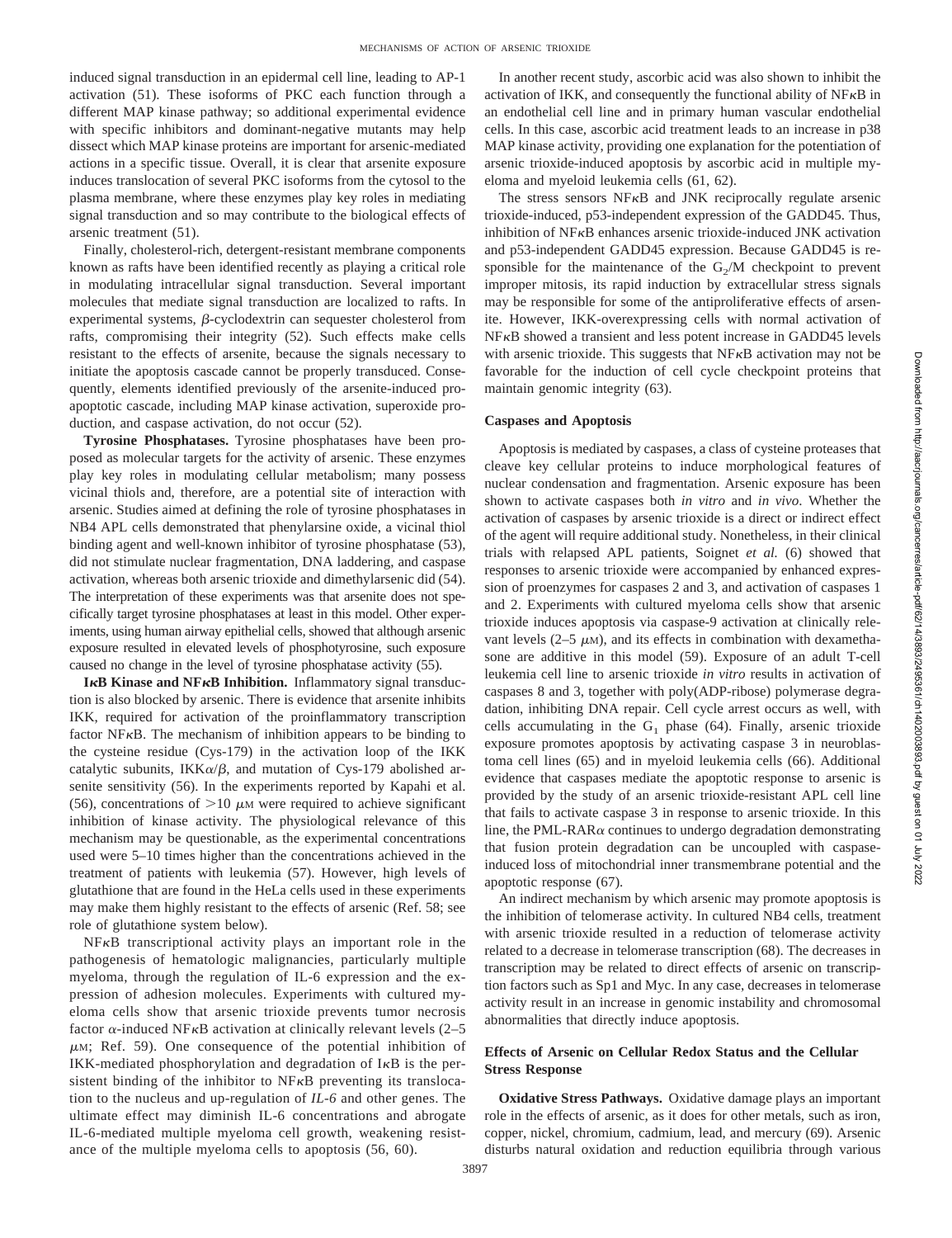mechanisms involved in complex redox reactions with endogenous oxidants and cellular antioxidant systems. The redox capacities of many proteins reside in the sulfhydryl groups on cysteines. Most proteins are protected or buffered against oxidation by the highly reduced intracellular milieu. However, proteins with accessible, closely spaced thiol groups with high thiol-disulfide oxidation potentials may be redox-sensitive, and redox regulation clearly mediates important cell functions (70). Both the toxic and the therapeutic effects of arsenic are mediated, at least in part, by redox-sensitive proteins and enzymes. As will be discussed below, the endogenous thioredoxin and glutathione systems play key regulatory roles in redox signaling, potentially protecting cells from the damaging effects of arsenic or other related compounds (70).

Redox-sensitive signaling molecules, such as AP-1,  $NFKB$ ,  $IKB$ , p53, p21ras, and S-nitrosothiols, are affected by arsenic treatment, which consequently deranges cell signaling and alters gene expression systems (71). Thus, arsenic paradoxically shares many properties of tumor promoters. In addition, after cells are exposed to arsenic, nitric oxide production is enhanced, poly(ADP)ribosylation and NAD depletion occur, DNA strand breaks develop, and micronuclei are formed (13). Cell proliferation is enhanced as well, as was shown in the bladders of mice of which their drinking water was treated with arsenite and in a human bladder epithelial cell line treated with arsenic (72, 73). Arsenite also inhibits activation of extracellular signalregulated kinase by platelet-derived growth factor-B in a reversible, time-dependent manner; the inhibition is attenuated by antioxidant pretreatment.

Reactive oxygen species generated in response to arsenic exposure lead to accumulation of intracellular hydrogen peroxide by activation of flavoprotein-dependent superoxide-producing enzymes such as  $NADT<sup>+</sup> (NADPH)$  oxidase (13, 74). The critical effect of hydrogen peroxide in mediating apoptosis by its effects on mitochondria is becoming increasingly understood. For example, in an esophageal carcinoma cell model, the first morphological alteration observed after treatment with arsenic trioxide was aggregation of mitochondria (75).

During apoptosis, the permeability transition pore complex of the mitochondrial membrane can interact with the Bcl-2/Bax complex, leading to progressive permeabilization, with dissipation of mitochondrial inner transmembrane potential (76). Unlike conventional chemotherapy agents, arsenic trioxide acts directly on mitochondria to destroy the mitochondrial inner transmembrane potential to promote apoptosis. These effects of arsenite are illustrated in Fig. 2. By oxidizing thiols, arsenite opens the permeability transition pore complexes; free radical scavengers such as glutathione diminish thiol oxidation (76). Experiments in malignant lymphocytes show that pretreating cells with DTT prevents the arsenic-induced loss of mitochondrial inner transmembrane potential and abrogates apoptosis. In contrast, exposure to a glutathione synthesis inhibitor, buthionine sulfoximine, enhances these effects of arsenic (77). From these studies, it is clear that not one, but multiple oxidative effects of arsenic converge to promote apoptosis.

Ferritin may act as another molecular target of arsenic. Interaction of exogenous methylated arsenic species with ferritin can result in the release of iron from ferritin followed by iron-dependent formation of reactive oxygen species (78). Both dimethylarsinic acid and dimethylarsinous acid caused the release of significant amounts of iron from horse spleen ferritin, and iron release was considerably enhanced in the presence of ascorbic acid. In addition, iron release was greatest under anaerobic conditions, suggesting direct chemical reduction of iron from ferritin by dimethylarsinous acid. This mechanism may augment the production of reactive oxygen species by direct action of arsenic on the proteins of mitochondrial pores (76).



Fig. 2. Arsenic trioxide induces apoptosis via changes in the mitochondrial membrane potential. Arsenic trioxide treatment of malignant cells results in increased intracellular levels of hydrogen peroxide, which lowers mitochondrial membrane potential and leads to cytochrome *c* release and subsequent activation of the caspase pathway (74).

**Role of the Glutathione System in Arsenic-induced Apoptosis.** In mammalian cells, glutathione peroxidase and catalase are key enzymes regulating the levels of reactive oxygen species and protecting cells from arsenite damage. Fig. 2 illustrates the protective effects of glutathione on ROS-mediated apoptosis. Arsenite-induced apoptosis is inhibited by the thiol-containing antioxidant *N*-acetyl-L-cysteine, a selective scavenger of  $O^{2-}$ , and catalase (74). Levels of glutathione peroxidase and catalase were also compared in control and X-ray hypersensitive Chinese hamster ovary cells. The X-ray hypersensitive cell line had 5–6-fold lower glutathione peroxidase and catalase activities as compared with control Chinese hamster ovary cells. With arsenic exposure, micronuclei appeared in X-ray hypersensitive cells, but addition of catalase or glutathione peroxidase decreased micronuclei. In contrast, arsenite damage was enhanced when either 3 aminotriazole, a catalase inhibitor, or mercaptosuccinate, a glutathione peroxidase inhibitor, was added to X-ray hypersensitive cultures (79). In surveys of many malignant cell lines, glutathione peroxidase and catalase were shown to be present at constitutively lower levels in many cells that are very sensitive to arsenic, and lowering of glutathione dramatically increased sensitivity to arsenite in cells with natural or acquired resistance to arsenicals (57). For example, neuroblastoma cells sensitive to arsenic trioxide had  $\leq 40$  nmol reduced glutathione per mg of protein; cells with greater levels of reduced glutathione were protected from arsenic-induced apoptosis. Addition of the antioxidant *N*-acetyl-L-cysteine protected susceptible cells from apoptosis as well (80). Together, these results point to the importance of modulating the intracellular levels of reactive oxygen species to affect the activities of arsenic.

Additional evidence for the importance of oxidative stress in mediating the effects of arsenic comes from studies of purified trypanothione reductase and glutathione reductase demonstrating that these enzymes are direct molecular targets of trivalent arsenicals (81). Trypanothione, analogous to glutathione in mammalian cells, is a novel dithiol molecule in trypanosomes. Although the organic arsenic derivative melarsoprol caused greater inhibition of trypanothione reductase than did sodium arsenite, these trivalent arsenicals appear to exert their inhibition by a similar mechanism. In both trypanothione reductase and glutathione reductase, the arsenic molecule interacts in a disulfide-binding pocket; the sulfides are physically separated by a flavin adenine dinucleotide molecule. Trypanothione forms a stable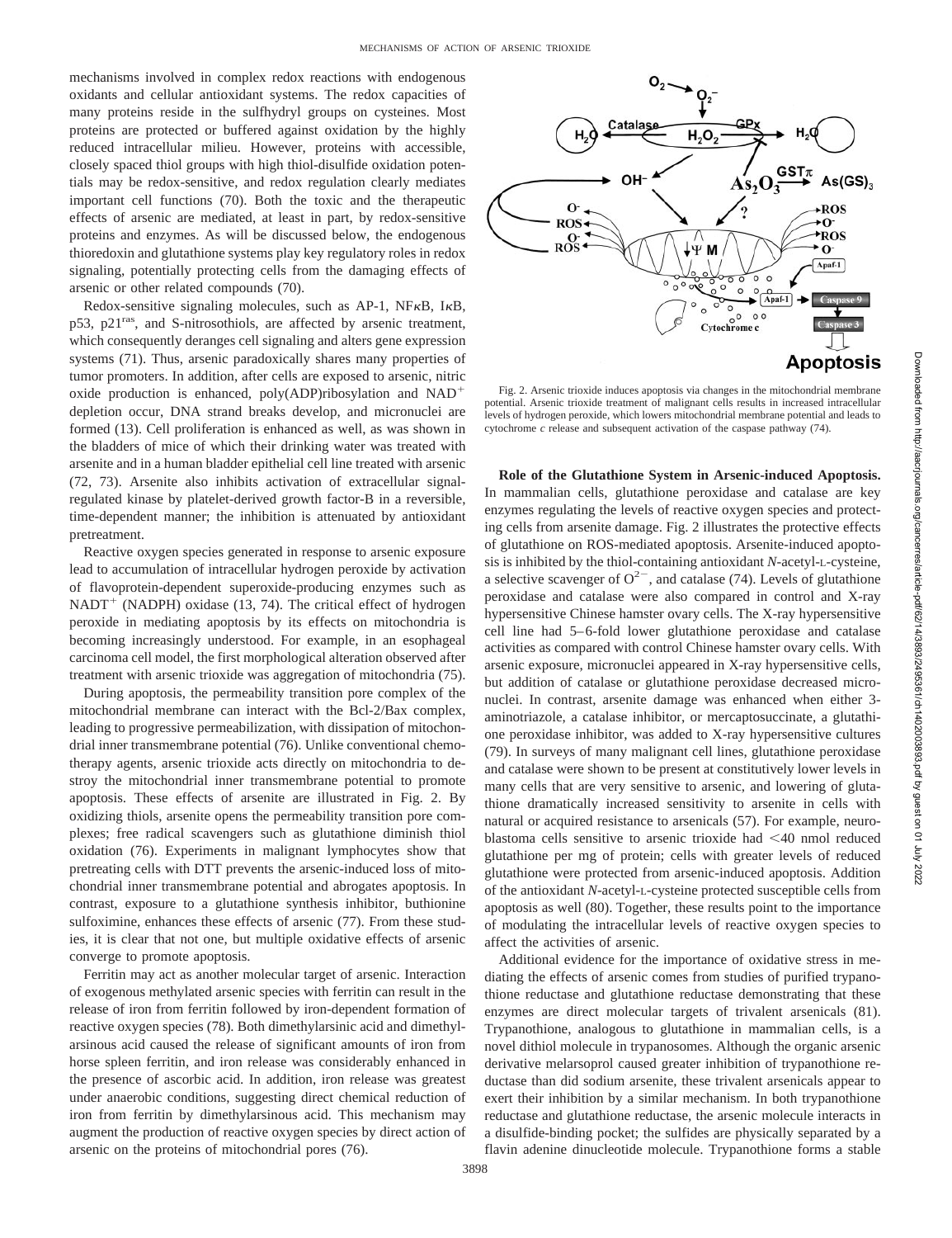adduct with organic arsenicals that acts as a competitive inhibitor of trypanothione reductase. In this model, free arsenical and previously reduced enzyme (trypanothione reductase or glutathione reductase) equilibrates with an unstable monothioarsane enzyme inhibitor complex. Next, a molecular rearrangement around the arsenic-sulfur bond results in the binding of the arsenic to the cysteine molecule proximal to a flavin adenine dinucleotide, resulting in a more stable dithioarsane complex. Although methylation is required for detoxification of arsenicals, biomethylation of arsenic species can also produce potent glutathione reductase inhibitors that can alter the redox status of cells by inhibiting reduction of glutathione disulfide and preventing elimination of free radicals (82).

The cellular glutathione redox system modulates both the antiproliferative and proapoptotic effects of arsenic trioxide. Therefore, a potential strategy to increase the anticancer activity of arsenicals is to decrease the levels of reduced glutathione in cancer cells. Ascorbic acid is known to reduce intracellular glutathione content. In addition, as ascorbic acid auto-oxidizes, intracellular hydrogen peroxide may increase, potentially enhancing the proapoptotic actions of arsenic trioxide (83). Indeed, in freshly isolated leukemic cells from patients with acute myelogenous leukemia, coadministration of ascorbic acid with arsenic trioxide produced a significant increase in apoptosis in six of eight samples with low intrinsic sensitivity to arsenic trioxide, indicating substantial synergy between these two agents (62). Increased intracellular glutathione concentrations have also been associated with chemoresistance in multiple myeloma, prompting parallel experiments with multiple myeloma cells. Ascorbic acid potentiated arsenic trioxide-induced cell death in both multiple myeloma cell lines and in myeloma cells freshly isolated from human patients but showed little effect on normal bone marrow cells (61, 84). These studies have provided the rationale for ongoing clinical evaluation of arsenic trioxide with ascorbic acid in the treatment of patients with multiple myeloma.

**Heat Shock Proteins.** The cellular response to arsenic shares many features with the heat shock response as well as oxidative stress. Both heat stress and arsenite exposure induce heat shock proteins, and both of these stressors initiate signal transduction cascades. Likewise, MAP kinase, extracellular signal-regulated kinase, JNK, and p38 are all reported to be induced after arsenite exposure (48, 73), and transcription of immediate early genes *c-fos*, *c-jun*, and *egr-1* is mediated by increased DNA binding of the AP-1 transcription factor (13, 72). In a rat hepatoma cell line, expression of heat shock protein 70, activation of MAP kinase, induction of *c-jun*, and induction of the MAP kinase phosphatase MKP-1 were all related to the development of tolerance and sensitization to arsenite after a priming heat treatment (85). Furthermore, arsenic treatment of malignant lymphocyte cell lines resulted in growth inhibition by increasing the duration of the cell cycle, yet the levels of cell cycle-related proteins c-myc, retinoblastoma protein, CDK4, cyclin D1, and p53 were not altered (77).

The most abundant molecular chaperone, Hsp90, is actively involved in the regulation of redox status in the cell. Redox-regulated interactions between cytochrome *c* and cytoplasmic Hsp90 are involved in apoptosis. These interactions can be blocked by high concentrations of sodium arsenite (1 mM) in a purified system (86). Nonetheless, sulfhydryl groups in the Hsp90 molecule are critical to the reducing activity of Hsp90 on cytochrome *c* and appear to be the substrates for inhibition by arsenite. Interference with the protein folding or chaperone function of Hsp90 by ansamycin antibiotics results in the degradation of key signaling proteins that include Raf serine kinase, met tyrosine kinase, steroid receptors, and HER kinase family members (87, 88). Because many types of malignant cells are dependent on the function of these signaling proteins, ansamycin derivatives suppress proliferative signals and induce growth arrest

followed by apoptosis. The antitumor activity of one ansamycin derivative has been documented in cell culture and animal models, and is currently in clinical evaluation (89). Similarly, arsenic-induced growth arrest and apoptosis may be facilitated by targeting Hsp90.

Another member of the stress protein superfamily that mediates oxidative degradation of heme to biliverdin is HO-1 (90, 91). The  $HO-1$  gene contains heat shock elements and AP1, AP2, and  $N$ F $\kappa$ B binding sites in its promoter region, which render it rapidly inducible by metal ions, amino acid analogues, sulfhydryl agents, oxidative stress, hyperthermia, and proinflammatory cytokines (92, 93). Both arsenite and arsenate are potent inducers of *HO-1* in a host of normal and neoplastic tissues both *in vivo* and in cell culture. For example, in HeLa cells, *HO-1* mRNA and protein levels are up-regulated by exposure to  $10 \mu$ M sodium arsenite, an effect that can be blocked by coadministration of 5  $\mu$ M sodium selenite (94). *HO-1* mRNA levels are also augmented 5–10-fold in intact mouse liver relative to salinetreated controls within 3 h of s.c. injection of arsenite (95). On the basis of the sensitivity of HO-1 to arsenic and observations made in six individuals, Menzel *et al.* (96) advocated measurement of lymphocyte HO-1 protein as a biological marker of arsenic exposure in humans.

After arsenic exposure, induction of HO-1 may confer cytoprotection by promoting the conversion of pro-oxidant metalloporphyrins, such as heme, to bile pigments (biliverdin and bilirubin) with free radical scavenging capabilities (97, 98). Enhanced resistance of certain cell types (*e.g.,* the human lung adenocarcinoma cell line CL3) to the cytotoxic effects of arsenic appears to be related to relatively high levels of HO-1 in these cells (99). Conversely, in certain tissues, free iron and carbon monoxide (CO) released during HO-1-mediated heme catabolism may exacerbate intracellular oxidative stress, and promote injury to mitochondria and other subcellular compartments (100). In rat astrocyte cultures, enhanced HO-1 expression promotes mitochondrial iron sequestration and membrane damage (93). Thus, it is conceivable that HO-1 induction may mediate, rather than protect against, the cytotoxic effects of arsenic under certain experimental and clinical conditions.

#### **Other Cellular Targets of Arsenic**

As discussed above, arsenite can bind closely spaced and accessible thiol groups, and dithiols are common to the binding sites of numerous receptor-binding domains or enzymatic active sites, potentially allowing for arsenite binding (101). At concentrations below 10  $\mu$ M, arsenite inhibits proper ligand binding to the glucocorticoid receptor in a region that contains a dithiol critical to proper ligand binding (101, 102). In a similar way, arsenite can bind to cysteine residues in the estrogen receptor- $\alpha$  hormone binding site, and binding assays show that arsenite blocks interaction of estradiol with the estrogen receptor- $\alpha$  (103). Surprisingly, arsenite was shown to activate the estrogen receptor- $\alpha$  and enhance transcription of estrogen-dependent genes. Although arsenite can induce apoptosis in MCF-7 cells growing in normal serum containing media,<sup>4</sup> growth of MCF-7 breast cancer cells in the absence of estrogen is stimulated by low concentrations  $(\leq 1)$  $\mu$ M) of arsenite exposure; this stimulation is also blocked by a complete antiestrogen (103). Together these findings suggest that arsenic may act as an "environmental estrogen."

Arsenic trioxide may additionally affect tumor cell growth by inhibiting angiogenesis. Treatment of human umbilical vein endothelial cells with arsenic trioxide results in dose- and time-dependent characteristic alterations in morphology and physiology, culminating in apoptosis. Down-regulation of vascular endothelial growth factor

<sup>4</sup> W. H. Miller, unpublished observations.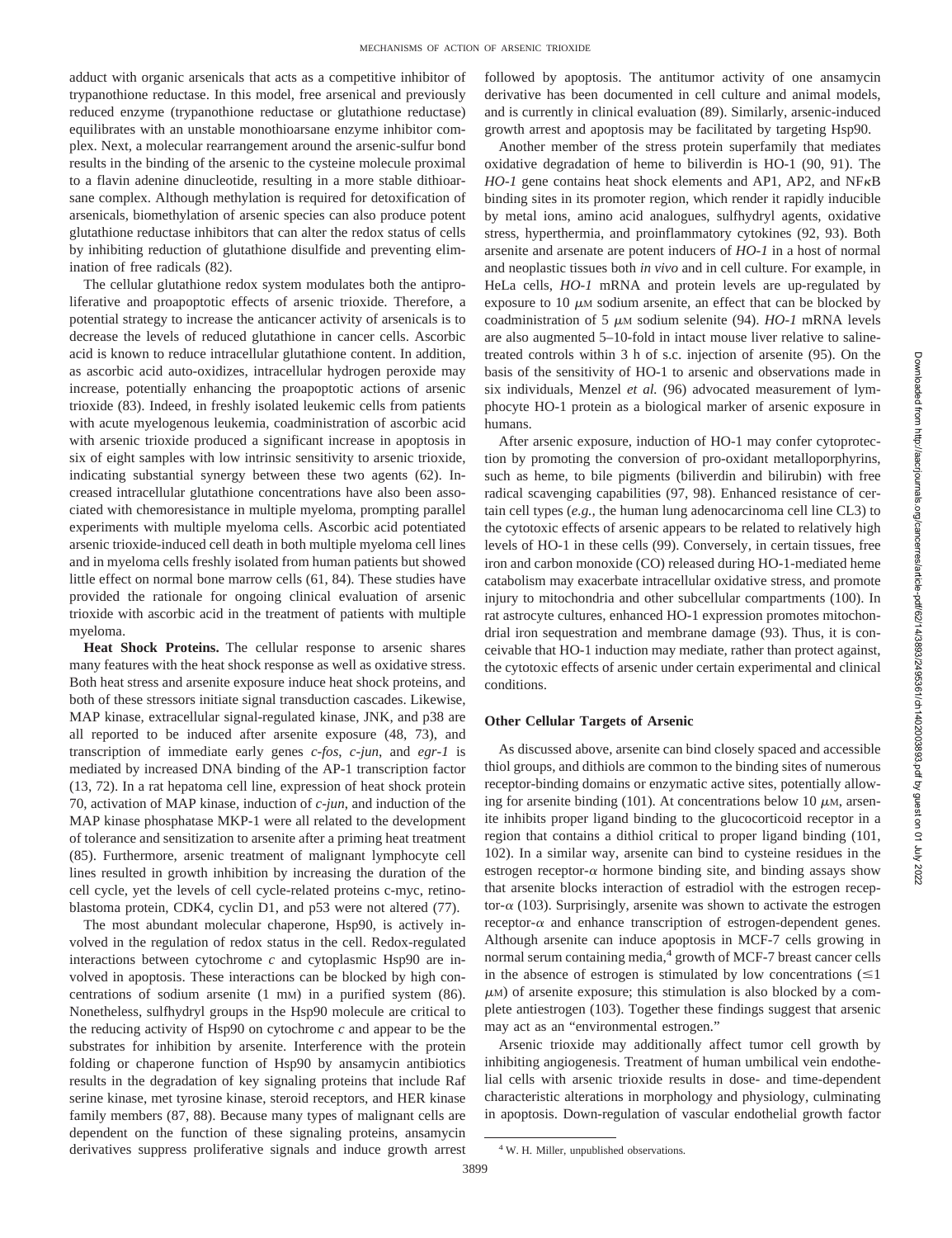production was thought to be responsible. Evidence supporting this idea was suggested by arsenic trioxide treatment of the leukemia line HEL (104). Together, these results suggest that arsenic trioxide exerts antiangiogenic effects by interrupting a reciprocal stimulatory loop between leukemic cells and endothelial cells. Furthermore, in mice with methylcholanthrene-induced fibrosarcomas, a single dose of arsenic trioxide was sufficient to induce preferential vascular shutdown in tumor tissue and the central portion of the tumor demonstrated massive necrosis, whereas skin, muscle, and kidney vasculature remained relatively unaffected (105).

The cytoskeleton has also been suggested as a potential cellular target for arsenic because its major constituent, tubulin, has a relatively high sulfhydryl content. Disruption of microtubule assembly and spindle formation during mitosis can promote apoptosis. Experiments in myeloid leukemia cells show that arsenic trioxide markedly inhibits GTP-induced polymerization of monomeric tubulin for microtubule formation (106). Additional suggestive evidence is provided in experiments using prostate and ovarian cancer cell lines. Although arsenic trioxide effectively induced apoptosis, addition of the strong antioxidant butylated hydroxyanisole did not rescue cells from arsenic trioxide-induced apoptosis. This indicates that the cytotoxic effects of arsenic trioxide were not mediated by superoxide generation alone in this experimental system. Investigators have proposed that apoptosis is induced in these cells via an alternate mechanism, perhaps involving interactions with tubulin or other cytoskeletal elements (107).

For many years, pyruvate dehydrogenase was considered an important molecular target of arsenic, with trivalent arsenic causing decreased gluconeogenesis and hypoglycemia. Physiologically relevant concentrations of arsenite  $(< 5 \mu M)$  inhibit activity of purified pyruvate dehydrogenase *in vitro*, suggesting that the enzyme may be a direct target (108–110). Additional effects of arsenic on the nuclear matrix and DNA protein crosslinks that have been reported may be related to its effects on cellular redox levels (111–113).

# **Synergy of Arsenic with Other Agents**

Because of the many pathways involved in mediating the effects of arsenic, the potential exists for synergism with other agents to provide enhanced therapeutic benefits. As mentioned earlier, arsenic trioxide shows effects distinct from those of ATRA in APL cells and has clinical efficacy in patients with ATRA-resistant APL. The combination of ATRA and arsenic trioxide may be synergistic or antagonistic *in vitro*, whereas *in vivo* the combination or sequential use of the agents has been reported to accelerate tumor regression by enhancing both differentiation and apoptosis in some but not all of the models. Furthermore, combination therapy may allow for administration of lower doses of arsenic trioxide, minimizing toxicity and potential drug antagonism (27, 29).

In human myeloid leukemia cells that express bcr-abl, arsenic trioxide treatment reduces bcr-abl levels and induces apoptosis. These effects appear to be independent of bcr-abl kinase activity, because they occur even when cells are pretreated with STI-571, a tyrosine kinase inhibitor specific for the bcr-abl tyrosine kinase. Furthermore, treatment with arsenic trioxide decreases proliferation of chronic myelogenous leukemia blasts but does not affect growth of peripheral  $CD34+$  progenitor cells (114). In contrast to these results, concurrent treatment with the combination of arsenic trioxide and STI-571 causes a greater apoptotic response than does treatment with either agent alone. Among the critical consequences of arsenic trioxide treatment was inhibition of the Akt kinase, important for growth and survival, and even greater inhibition of Akt in the presence of both agents (115).

Observations that perturbations in cellular methyl metabolism modulate the cytotoxicity of arsenic have led to the suggestion that methotrexate may act synergistically with arsenic trioxide. Folic acid supplementation abrogates the cytotoxic effects of arsenite. By causing a relative methyl insufficiency, methotrexate may potentiate the effects of arsenite in the presence of excess folic acid (116).

The combination of arsenic trioxide with IFN- $\alpha$  has activity in adult T-cell leukemia cell lines, as well as clinically in patients (117, 118). Synergy between arsenic trioxide and IFN- $\alpha$  was demonstrated using a colony forming unit-granulocyte/macrophage assay with mononuclear cells from six patients in the chronic phase of chronic myelogenous leukemia. Positive results from this study prompted additional investigation of these agents in combination, although there are few results to date (119).

Potential synergy of arsenic trioxide and vitamin C has been shown *in vitro* and *in vivo* by several groups (61, 62, 83, 84), and additional studies of the mechanism both *in vitro* and in the clinic appear warranted. Indeed, evidence for the potentiation by ascorbic acid of arsenic trioxide-induced cell death in multiple myeloma cells has been reported recently (61, 84). These results provided a basis for clinical trials under way to test the combined use of arsenic trioxide and ascorbic acid in refractory multiple myeloma. Furthermore, they suggest that ascorbic acid may be a successful adjuvant in other reduced glutathione-sensitive therapies. Ascorbic acid is not the only agent affecting intracellular redox to synergize with arsenic *in vitro*. The profound increases in arsenic sensitivity *in vitro* associated with glutathione depletion by buthionine sulfoximine suggest a need for experiments in animal models using this or related agents, as well.

#### **Summary and Conclusions**

Arsenic acts on cells through a variety of mechanisms, influencing numerous signal transduction pathways and resulting in a vast range of cellular effects that include apoptosis induction, growth inhibition, promotion or inhibition of differentiation, and angiogenesis inhibition. Responses vary depending on cell type and the form of arsenic. Investigations using many different experimental systems suggest that arsenic may offer significant therapeutic benefits to patients across many neoplasms, and numerous clinical trials are under way in hematopoietic malignancies and solid tumors.

Chronic exposure to arsenic and arsenic derivatives can have toxic effects. Our molecular understanding to date suggests that similar mechanisms mediate both the therapeutic activities and the toxicities of arsenic. However, several types of neoplastic cells are particularly sensitive to arsenic, and at low doses the therapeutic benefits outweigh the toxicities. Indeed, low doses of arsenic are dramatically effective in APL and show considerable promise in preclinical models of other tumor types. In addition, use of arsenic trioxide generally does not lead to myelosuppression, providing a potential advantage over use of conventional cytotoxic agents. This feature, together with the multiple molecular targets affected by arsenic, suggests the potential for additive or even synergistic effects when arsenic is administered with other cytostatic or cytotoxic agents. Such combinations may result in enhanced antitumor activity with acceptable tolerability, but their rational development will require considerable additional efforts to understand the many molecular actions of arsenic in the cell.

#### **References**

- 1. Zhang, P., Wang, S. Y., and Hu, X. H. Arsenic trioxide treated 72 cases of acute promyelocytic leukemia. Chin. J. Hematol., *17:* 58–62, 1996.
- 2. Sun, H. D., Ma, L., Hu, X-C., and Zhang, T-D. Ai-Lin 1 treated 32 cases of acute promyelocytic leukemia. Chinese Journal of Integrated Chinese and Western Medicine, *12:* 170–172, 1992.
- 3. Shen, Z-X., Chen, G-Q., Ni, J-H., Li, X-S., Xiong, S-M., Qiu, Q-Y., Zhu, J., Tang, W., Sun, G-L., Yang, K-Q., Chen, Y., Zhou, L., Fang, Z-W., Wang, Y-T., Ma, J., Zhang, P., Zhang, T-D., Chen, S-J., Chen, Z., and Wang, Z-Y. Use of arsenic trioxide  $(As<sub>2</sub>O<sub>3</sub>)$  in the treatment of acute promyelocytic leukemia (APL): II.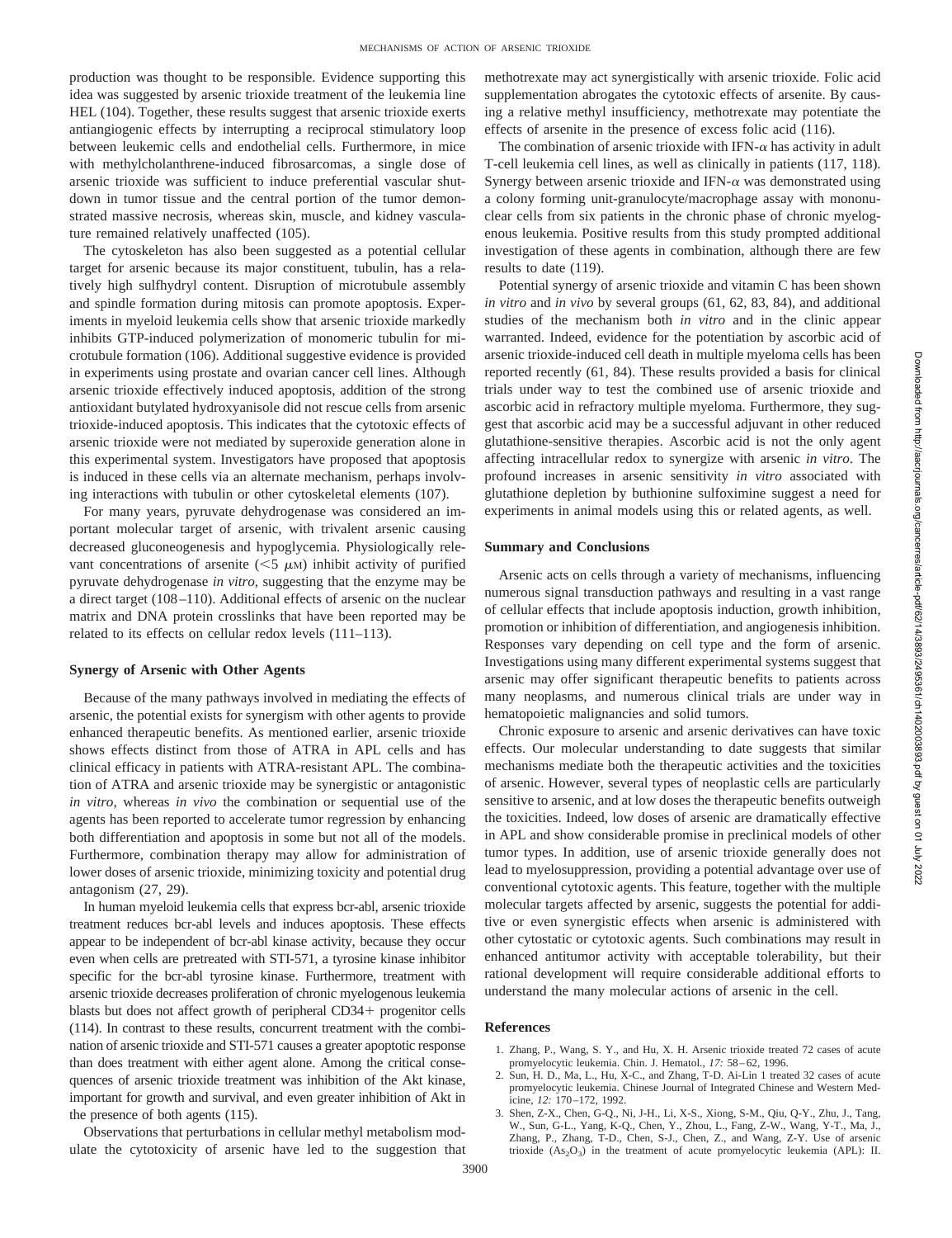Clinical efficacy and pharmacokinetics in relapsed patients. Blood, *89:* 3354–3360, 1997.

- 4. Niu, C., Yan, H., Sun, H. P., Liu, J-X., Gu, B. W., Su, X-Y., Cao, Q., Waxman, S., Chen, Z., Chen, S. J., Shen, Z. X., and Wang, Z. Y. Treatment of *de novo* and relapsed acute promyelocytic leukemia patients with arsenic trioxide. Blood, *92* (Suppl. 1)*:* 678a, 1998.
- 5. Niu, C., Yan, H., Yu, T., Sun, H-P., Liu, J-X., Li, X-S., Wu, W., Zhang, F-Q., Chen, Y., Zhou, L., Li, J-M., Zeng, X-Y., Ou Yang, R-R., Yuan, M-M., Ren, M-Y., Gu, F-Y., Cao, Q., Gu, B-W., Su, X-Y., Chen, G-Q., Xiong, S-M., Zhang, T-D., Waxman, S., Wang, Z-Y., Chen, Z., Hu, J., Shen, Z-X., and Chen, S-J. Studies on treatment of acute promyelocytic leukemia with arsenic trioxide: remission induction, follow-up, and molecular monitoring in 11 newly diagnosed and 47 relapsed acute promyelocytic leukemia patients. Blood, *94:* 3315–3324, 1999.
- 6. Soignet, S. L., Maslak, P., Wang, Z-G., Jhanwar, S., Calleja, E., Dardashti, L. J., Corso, D., DeBlasio, A., Gabrilove, J., Scheinberg, D. A., Pandolfi, P. P., and Warrell, R. P., Jr. Complete remission after treatment of acute promyelocytic leukemia with arsenic trioxide. N. Engl. J. Med., *339:* 1341–1348, 1998.
- 7. Soignet, S. L., Frankel, S. R., Douer, D., Tallman, M. S., Kantarjian, H., Calleja, E., Stone, R. M., Kalaycio, M., Scheinberg, D. A., Steinherz, P., Sievers, E. L., Coutré, S., Dahlberg, S., Ellison, R., and Warrell, R. P., Jr. United States multicenter study of arsenic trioxide in relapsed acute promyelocytic leukemia. J. Clin. Oncol., *19:* 3852–3860, 2001.
- 8. Murgo, A. J. Clinical trials of arsenic trioxide in hematologic and solid tumors: overview of the National Cancer Institute Cooperative Research and Development Studies. Oncologist, *6* (Suppl. 2)*:* 22–28, 2001.
- 9. Murgo, A. J., McBee, W. L., and Cheson, B. D. Clinical trials referral resource. Clinical trials with arsenic trioxide. Oncology (Basel), *14:* 206–219, 2000.
- 10. Konkola, K. More than a coincidence? The arrival of arsenic and the disappearance of plague in early modern Europe. J. Hist. Med. Allied Sci., *47:* 186–209, 1992.
- 11. Aronson, S. M. Arsenic and old myths. R. I. Med., *77:* 233–234, 1994.
- 12. Klaassen, C. D. Heavy metals and heavy-metal antagonists. *In:* J. G. Hardman, A. G. Gilman, and L. E. Limbird (eds.), Goodman & Gilman's The Pharmacological Basis of Therapeutics, pp. 1649–1672. New York: McGraw-Hill, 1996.
- 13. Bernstam, L., and Nriagu, J. Molecular aspects of arsenic stress. J. Toxicol. Environ. Health B Crit. Rev., *3:* 293–322, 2000.
- 14. Haller, J. S. Therapeutic mule: the use of arsenic in the nineteenth century materia medica. Pharmacy in History, *17:* 87–100, 1975.
- 15. Chan, P. C., and Huff, J. Arsenic carcinogenesis in animals and in humans: mechanistic, experimental, and epidemiological evidence. J. Environ. Sci. Health Part C Environ. Carcinog. Ecotoxicol. Rev., *C15:* 83–122, 1997.
- 16. Jackson, R., and Grainge, J. W. Arsenic and cancer. Can. Med. Assoc. J., *113:* 396–401, 1975.
- 17. Cuzick, J., Evans, S., Gillman, M., and Price Evans, D. A. Medicinal arsenic and internal malignancies. Br. J. Cancer, *45:* 904–911, 1982.
- 18. Snow, E. T. Metal carcinogenesis: mechanistic implications. Pharmacol. Ther., *53:* 31–65, 1992.
- 19. de Thé, H., Chomienne, C., Lanotte, M., Degos, L., and Dejean, A. The t(15;17) translocation of acute promyelocytic leukaemia fuses the retinoic acid receptor  $\alpha$ gene to a novel transcribed locus. Nature (Lond.), *347:* 558–561, 1990.
- 20. Borrow, J., Goddard, A. D., Sheer, D., and Solomon, E. Molecular analysis of acute promyelocytic leukemia breakpoint cluster region on chromosome 17. Science (Wash. DC), *249:* 1577–1580, 1990.
- 21. Dyck, J. A., Maul, G. G., Miller, W. H., Jr., Chen, J. D., Kakizuka, A., and Evans, R. M. A novel macromolecular structure is a target of the promyelocyte-retinoic acid receptor oncoprotein. Cell, *76:* 333–343, 1994.
- 22. Mu, Z-M., Chin, K-V., Liu, J-H., Lozano, G., and Chang, K-S. PML, a growth suppressor disrupted in acute promyelocytic leukemia. Mol. Cell. Biol., *14:* 6858– 6867, 1994.
- 23. Chang, K-S., Fan, Y-H., Andreeff, M., Liu, J., and Mu, Z-M. The PML gene encodes a phosphoprotein associated with the nuclear matrix. Blood, *85:* 3646–3653, 1995.
- 24. Chen, G-Q., Zhu, J., Shi, X-G., Ni, J-H., Zhong, H-J., Si, G-Y., Jin, X-L., Tang, W., Li, X-S., Xong, S-M., Shen, Z-X., Sun, G-L., Ma, J., Zhang, P., Zhang, T-D., Gazin, C., Naoe, T., Chen, S-J., Wang, Z-Y., and Chen, Z. *In vitro* studies on cellular and molecular mechanisms of arsenic trioxide  $(As<sub>2</sub>O<sub>3</sub>)$  in the treatment of acute promyelocytic leukemia:  $As<sub>2</sub>O<sub>3</sub>$  induces  $NB<sub>4</sub>$  cell apoptosis with downregulation of Bcl-2 expression and modulation of PML-RAR $\alpha$ /PML proteins. Blood, 88: 1052– 1061, 1996.
- 25. Shao, W., Fanelli, M., Ferrara, F. F., Riccioni, R., Rosenauer, A., Davison, K., Lamph, W. W., Waxman, S., Pelicci, P. G., Lo Coco, F., Avvisati, G., Testa, U., Peschle, C., Gambacorti-Passerini, C., Nervi, C., and Miller, W. H., Jr. Arsenic trioxide as an inducer of apoptosis and loss of  $PML/RAR\alpha$  protein in acute promyelocytic leukemia cells. J. Natl. Cancer Inst., *90:* 124–133, 1998.
- 26. Zhu, J., Koken, M. H., Quignon, F., Chelbi-Alix, M. K., Degos, L., Wang, Z. Y., Chen, Z., and de Thé, H. Arsenic-induced PML targeting onto nuclear bodies: implications for the treatment of acute promyelocytic leukemia. Proc. Natl. Acad. Sci. USA, *94:* 3978–3983, 1997.
- 27. Jing, Y., Wang, R., Xia, L., Chen, G-Q., Chen, Z., Miller, W. H., and Waxman, S. Combined effect of all-*trans* retinoic acid and arsenic trioxide in acute promyelocytic leukemia cells *in vitro* and *in vivo*. Blood, *97:* 264–269, 2001.
- 28. Chen, G-Q., Shi, X-G., Tang, W., Xiong, S-M., Zhu, J., Cai, X., Han, Z-G., Ni, J-H., Shi, G-Y., Jia, P-M., Liu, M-M., He, K-L., Niu, C., Ma, J., Zhang, P., Zhang, T-D., Paul, P., Naoe, T., Kitamura, K., Miller, W., Waxman, S., Wang, Z-Y., de The, H., Chen, S-J., and Chen, Z. Use of arsenic trioxide  $(As<sub>2</sub>O<sub>3</sub>)$  in the treatment of acute promyelocytic leukemia (APL): I. As<sub>2</sub>O<sub>3</sub> exerts dose-dependent dual effects on APL cells. Blood, *89:* 3345–3353, 1997.
- 29. Lallemand-Breitenbach, V., Guillemin, M-C., Janin, A., Daniel, M-T., Degos, L., Kogan, S. C., Bishop, J. M., and de Thé, H. Retinoic acid and arsenic synergize to eradicate leukemic cells in a mouse model of acute promyelocytic leukemia. J. Exp. Med., *189:* 1043–1052, 1999.
- 30. Rego, E. M., He, L-Z., Warrell, R. P., Jr., Wang, Z-G., and Pandolfi, P. P. Retinoic acid (RA) and  $As<sub>2</sub>O<sub>3</sub>$  treatment in transgenic models of acute promyelocytic leukemia (APL) unravel the distinct nature of the leukemogenic process induced by the PML-RARα and PLZF-RARα oncoproteins. Proc. Natl. Acad. Sci. USA, 97: 10173–10178, 2000.
- 31. Nervi, C., Ferrara, F. F., Fanelli, M., Rippo, M. R., Tomassini, B., Ferrucci, P. F., Ruthardt, M., Gelmetti, V., Gambacorti-Passerini, C., Diverio, D., Grignani, F., Pelicci, P. G., and Testi, R. Caspases mediate retinoic acid-induced degradation of the acute promyelocytic leukemia PML/RARα fusion protein. Blood, 92: 2244-2251, 1998.
- 32. Fanelli, M., Minucci, S., Gelmetti, V., Nervi, C., Gambacorti-Passerini, C., and Pelicci, P. G. Constitutive degradation of  $PML/RAR\alpha$  through the proteasome pathway mediates retinoic acid resistance. Blood, *93:* 1477–1481, 1999.
- 33. Wang, Z. G., Ruggero, D., Ronchetti, S., Zhong, S., Gaboli, M., Rivi, R., and Pandolfi, P. P. PML is essential for multiple apoptotic pathways. Nat. Genet., *20:* 266–272, 1998.
- 34. Guo, A., Salomoni, P., Luo, J., Shih, A., Zhong, S., Gu, W., and Pandolfi, P. P. The function of PML in p53-dependent apoptosis. Nat. Cell Biol., *2:* 730–736, 2000.
- 35. Pearson, M., Carbone, R., Sebastiani, C., Cioce, M., Fagioli, M., Saito, S., Higashimoto, Y., Appella, E., Minucci, S., Pandolfi, P. P., and Pelicci, P. G. PML regulates p53 acetylation and premature senescence induced by oncogenic Ras. Nature (Lond.), *406:* 207–210, 2000.
- 36. Torii, S., Egan, D. A., Evans, R. A., and Reed, J. C. Human Daxx regulates Fas-induced apoptosis from nuclear PML oncogenic domains (PODs). EMBO J., *18:* 6037–6049, 1999.
- 37. Sternsdorf, T., Puccetti, E., Jensen, K., Hoelzer, D., Will, H., Ottmann, O. G., and Ruthardt, M. PIC-1/SUMO-1-modified PML-retinoic acid receptor  $\alpha$  mediates arsenic trioxide-induced apoptosis in acute promyelocytic leukemia. Mol. Cell. Biol., *19:* 5170–5178, 1999.
- 38. Shen, L., Chen, T. X., Wang, Y. P., Lin, Z., Zhao, H-J., Zu, Y-Z., Wu, G., and Ying, D-M.  $As<sub>2</sub>O<sub>3</sub>$  induces apoptosis of the human B lymphoma cell line MBC-1. J. Biol. Regul. Homeost. Agents, *14:* 116–119, 2000.
- 39. Jiang, X-H., Chun-Yu Wong, B., Yuen, S-T., Jiang, S-H., Cho, C-H., Lai, K-C., Lin, M. C. M., Kung, H-F., and Lam, S-K. Arsenic trioxide induces apoptosis in human gastric cancer cells through up-regulation of p53 and activation of caspase-3. Int. J. Cancer, *91:* 173–179, 2001.
- 40. Ishitsuka, K., Hanada, S., Uozumi, K., Utsunomiya, A., and Arima, T. Arsenic trioxide and the growth of human T-cell leukemia virus type I infected T-cell lines. Leuk. Lymphoma., *37:* 649–655, 2000.
- 41. Yih, L. H., and Lee, T-C. Arsenite induces p53 accumulation through an ATMdependent pathway in human fibroblasts. Cancer Res., *60:* 6346–6352, 2000.
- 42. König, A., Wrazel, L., Warrell, R. P., Jr., Rivi, R., Pandolfi, P. P., Jakubowski, A., and Gabrilove, J. L. Comparative activity of melarsoprol and arsenic trioxide in chronic B-cell leukemia lines. Blood, *90:* 562–570, 1997.
- 43. Wang, Z-G., Rivi, R., Delva, L., König, A., Scheinberg, D. A., Gambacorti-Passerini, C., Gabrilove, J. L., Warrell, R. P., Jr., and Pandolfi, P. P. Arsenic trioxide and melarsoprol induce programmed cell death in myeloid leukemia cell lines and function in a PML and PML-RARα independent manner. Blood, 92: 1497-1504, 1998.
- 44. Akao, Y., Mizoguchi, H., Kojima, S., Naoe, T., Ohishi, N., and Yagi, K. Arsenic induces apoptosis in B-cell leukaemic cell lines *in vitro*: activation of caspases and down-regulation of Bcl-2 protein. Br. J. Haematol., *102:* 1055–1060, 1998.
- 45. Park, W. H., Seol, J. G., Kim, E. S., Hyun, J. M., Jung, C. W., Lee, C. C., Kim, B. K., and Lee, Y. Y. Arsenic trioxide-mediated growth inhibition in MC/CAR myeloma cells via cell cycle arrest in association with induction of cyclin-dependent kinase inhibitor, p21, and apoptosis. Cancer Res., *60:* 3065–3071, 2000.
- 46. Quignon, F., De Bels, F., Koken, M., Feunteun, J., Ameisen, J-C., and de Thé, H. PML induces a novel caspase-independent death process. Nat. Genet., *20:* 259–265, 1998.
- 47. Hess, J. L., and Korsmeyer, S. J. Life, death and nuclear spots. Nat. Genet., *20:* 220–222, 1998.
- 48. Cavigelli, M., Li, W. W., Lin, A., Su, B., Yoshioka, K., and Karin, M. The tumor promoter arsenite stimulates AP-1 activity by inhibiting a JNK phosphatase. EMBO J., *15:* 6269–6279, 1996.
- 49. Porter, A. C., Fanger, G. R., and Vaillancourt, R. R. Signal transduction pathways regulated by arsenate and arsenite. Oncogene, *18:* 7794–7802, 1999.
- 50. Wu, W., Graves, L. M., Jaspers, I., Devlin, R. B., Reed, W., and Samet, J. M. Activation of the EGF receptor signaling pathway in human airway epithelial cells exposed to metals. Am. J. Physiol., *277:* L924–L931, 1999.
- 51. Chen, N. Y., Ma, W. Y., Huang, C., Ding, M., and Dong, Z. Activation of PKC is required for arsenite-induced signal transduction. J. Environ. Pathol. Toxicol. Oncol., *19:* 297–305, 2000.
- 52. Hossain, K., Akhand, A. A., Kato, M., Du, J., Takeda, K., Wu, J., Takeuchi, K., Liu, W., Suzuki, H., and Nakashima, I. Arsenite induces apoptosis of murine T lymphocytes through membrane raft-linked signaling for activation of c-Jun amino-terminal kinase. J. Immunol., *165:* 4290–4297, 2000.
- 53. Maher, P. A. Disruption of cell-substrate adhesion activates the protein tyrosine kinase pp60<sup>c-src</sup>. Exp. Cell Res., 260: 189-198, 2000.
- 54. Gurr, J-R., Bau, D-T., Liu, F., Lynn, S., and Jan, K-Y. Dithiothreitol enhances arsenic trioxide-induced apoptosis in NB4 cells. Mol. Pharmacol., *56:* 102–109, 1999.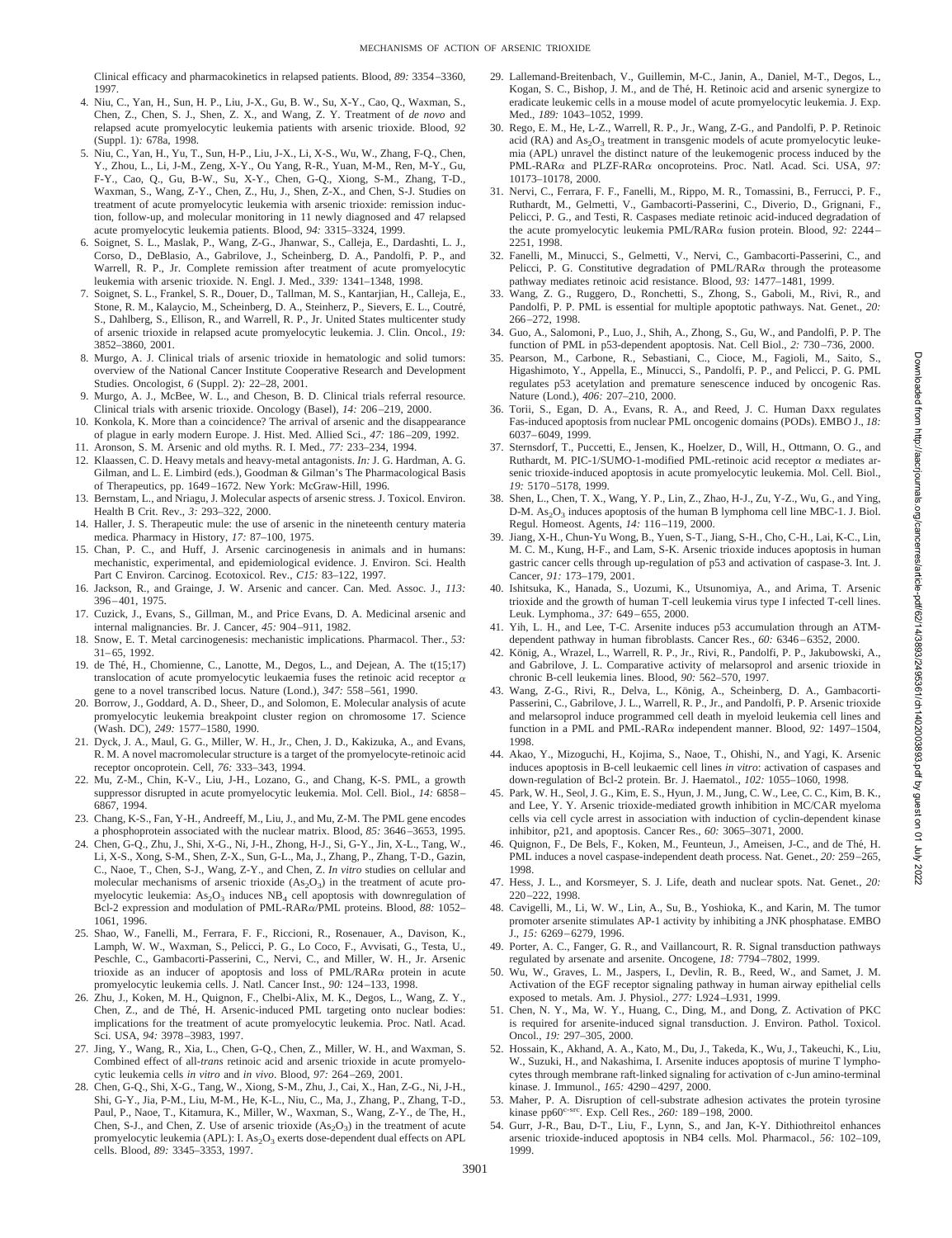- 55. Samet, J. M., Silbajoris, R., Wu, W., and Graves, L. M. Tyrosine phosphatases as targets in metal-induced signaling in human airway epithelial cells. Am. J. Respir. Cell Mol. Biol., *21:* 357–364, 1999.
- 56. Kapahi, P., Takahashi, T., Natoli, G., Adams, S. R., Chen, Y., Tsien, R. Y., and Karin, M. Inhibition of NF- $\kappa$ B activation by arsenite through reaction with a critical cysteine in the activation loop of I<sub>K</sub>B kinase. J. Biol. Chem., 275: 36062-36066, 2000.
- 57. Jing, Y., Dai, J., Chalmers-Redman, R. M., Tatton, W. G., and Waxman, S. Arsenic trioxide selectively induces acute promyelocytic leukemia cell apoptosis via a hydrogen peroxide-dependent pathway. Blood, *94:* 2102–2111, 1999.
- Voehringer, D. W., McConkey, D. J., McDonnell, T. J., Brisbay, S., and Meyn, R. E. Bcl-2 expression causes redistribution of glutathione to the nucleus. Proc. Natl. Acad. Sci. USA, *95:* 2956–2960, 1998.
- 59. Hayashi, T., Hideshima, T., Akiyama, H., Richardson, P., Schlossman, R. L., Chauhan, D., Waxman, S., and Anderson, K. C. Arsenic trioxide inhibits growth of human multiple myeloma cells in the bone marrow microenvironment. 2002.
- 60. Adams, J., Palombella, V. J., and Elliott, P. J. Proteasome inhibition: a new strategy in cancer treatment. Invest. New Drugs, *18:* 109–121, 2000.
- 61. Grad, J. M., Bahlis, N. J., Reis, I., Oshiro, M. M., Dalton, W. S., and Boise, L. H. Ascorbic acid enhances arsenic trioxide-induced cytotoxicity in multiple myeloma cells. Blood, *98:* 805–813, 2001.
- 62. Bachleitner-Hofmann, T., Gisslinger, B., Grumbeck, E., and Gisslinger, H. Arsenic trioxide and ascorbic acid: synergy with potential implications for the treatment of acute myeloid leukaemia? Br. J. Haematol., *112:* 783–786, 2001.
- 63. Chen, F., Lu, Y., Zhang, Z., Vallyathan, V., Ding, M., Castranova, V., and Shi, X. Opposite effect of NF- $\kappa$ B and c-Jun N-terminal kinase on p53-independent GADD45 induction by arsenite. J. Biol. Chem., *276:* 11414–11419, 2001.
- 64. Ishitsuka, K., Ikeda, R., Suzuki, S., Ohno, N., Utsunomiya, A., Uozumi, K., Hanada, S., and Arima, T. The inductive pathways of apoptosis and  $G_1$  phase accumulation by arsenic trioxide in an adult T-cell leukemia cell line, MT-1. Blood, *94* (Suppl. 1)*:* 263b, 1999
- 65. Akao, Y., Nakagawa, Y., and Akiyama, K. Arsenic trioxide induces apoptosis in neuroblastoma cell lines through the activation of caspase 3 *in vitro*. FEBS Lett., *455:* 59–62, 1999.
- 66. Huang, X-J., Wiernik, P. H., Klein, R. S., and Gallagher, R. E. Arsenic trioxide induces apoptosis of myeloid leukemia cells by activation of caspases. Med. Oncol. (Basingstoke), *16:* 58–64, 1999.
- 67. Kitamura, K., Minami, Y., Yamamoto, K., Akao, Y., Kiyoi, H., Saito, H., and Naoe, T. Involvement of CD95-independent caspase 8 activation in arsenic trioxideinduced apoptosis. Leukemia (Baltimore), *14:* 1743–1750, 2000.
- 68. Chou, W. C., Hawkins, A. L., Barrett, J. F., Griffin, C. A., and Dang, C. V. Arsenic inhibition of telomerase transcription leads to genetic instability. J. Clin. Invest., *108:* 1541–1547, 2001.
- 69. Buzard, G. S., and Kasprzak, K. S. Possible roles of nitric oxide and redox cell signaling in metal-induced toxicity and carcinogenesis: a review. J. Environ. Pathol. Toxicol. Oncol., *19:* 179–199, 2000.
- 70. Sen, C. K. Redox signaling and the emerging therapeutic potential of thiol antioxidants. Biochem. Pharmacol., *55:* 1747–1758, 1998.
- 71. Simeonova, P. P., and Luster, M. I. Mechanisms of arsenic carcinogenicity: genetic or epigenetic mechanisms? J. Environ. Pathol. Toxicol. Oncol., *19:* 281–286, 2000.
- 72. Simeonova, P. P., Wang, S., Toriuma, W., Kommineni, V., Matheson, J., Unimye, N., Kayama, F., Harki, D., Ding, M., Vallyathan, V., and Luster, M. I. Arsenic mediates cell proliferation and gene expression in the bladder epithelium: association with activating protein-1 transactivation. Cancer Res., *60:* 3445–3453, 2000.
- 73. Daum, G., Pham, J., and Deou, J. Arsenite inhibits Ras-dependent activation of ERK but activates ERK in the presence of oncogenic Ras in baboon vascular smooth muscle cells. Mol. Cell Biochem., *217:* 131–136, 2001.
- 74. Chen, Y-C., Lin-Shiau, S-Y., and Lin, J-K. Involvement of reactive oxygen species and caspase 3 activation in arsenite-induced apoptosis. J. Cell Physiol., *177:* 324– 333, 1998.
- 75. Shen, Z-Y., Shen, J., Cai, W-J., Hong, C., and Zheng, M. H. The alteration of mitochondria is an early event of arsenic trioxide induced apoptosis in esophageal carcinoma cells. Int. J. Mol. Med., *5:* 155–158, 2000.
- 76. Kroemer, G., and de The´, H. Arsenic trioxide, a novel mitochondriotoxic anticancer agent? J. Natl. Cancer Inst., *91:* 743–745, 1999.
- 77. Zhu, X-H., Shen, Y-L., Jing, Y-K., Cai, X., Jia, P-M., Huang, Y., Tang, W., Shi, G-Y., Sun, Y-P., Dai, J., Wang, Z-Y., Chen, S-J., Zhang, T-D., Waxman, S., Chen, Z., and Chen, G-Q. Apoptosis and growth inhibition in malignant lymphocytes after treatment with arsenic trioxide at clinically achievable concentrations. J. Natl. Cancer Inst., *91:* 772–778, 1999.
- 78. Ahmad, S., Kitchin, K. T., and Cullen, W. R. Arsenic species that cause release of iron from ferritin and generation of activated oxygen. Arch. Biochem. Biophys., *382:* 195–202, 2000.
- 79. Wang, T. S., Shu, Y. F., Liu, Y. C., Jan, K. Y., and Huang, H. Glutathione peroxidase and catalase modulate the genotoxicity of arsenite. Toxicology, *121:* 229–237, 1997.
- 80. Akao, Y., Yamada, H., and Nakagawa, Y. Arsenic-induced apoptosis in malignant cells *in vitro.* Leuk. Lymphoma., *37:* 53–63, 2000.
- 81. Cunningham, M. L., Zvelebil, M. J. J. J., and Fairlamb, A. H. Mechanism of inhibition of trypanothione reductase and glutathione reductase by trivalent organic arsenicals. Eur. J. Biochem., *221:* 285–295, 1994.
- 82. Styblo, M., Serves, S. V., Cullen, W. R., and Thomas, D. J. Comparative inhibition of yeast glutathione reductase by arsenicals and arsenothiols. Chem. Res. Toxicol., *10:* 27–33, 1997.
- 83. Dai, J., Weinberg, R. S., Waxman, S., and Jing, Y. Malignant cells can be sensitized to undergo growth inhibition and apoptosis by arsenic trioxide through modulation of the glutathione redox system. Blood, *93:* 268–277, 1999.
- 84. Bahlis, N. J., Grad, J. M., Fernandez, H. F., Lee, K. P., and Boise, L. H. Arsenic trioxide and ascorbic acid induced apoptosis in primary myeloma cells from chemoresistant patients. Blood, *98:* 160a, 2001.
- 85. Schliess, F., Wiese, S., and Häussinger, D. Osmotic regulation of the heat shock response in H4IIE rat hepatoma cells. FASEB J., *13:* 1557–1564, 1999.
- 86. Nardai, G., Sass, B., Eber, J., Orosz, G., and Csermely, P. Reactive cysteines of the 90-kDa heat shock protein. Hsp90. Arch. Biochem. Biophys., *384:* 59–67, 2000.
- 87. Yonehara, M., Minami, Y., Kawata, Y., Nagai, J., and Yahara, I. Heat-induced chaperone activity of HSP90. J. Biol. Chem., *271:* 2641–2645, 1996.
- 88. Schneider, C., Sepp-Lorenzino, L., Nimmesgern, E., Ouerfelli, O., Danishefsky, S., Rosen, N., and Hartl, F. U. Pharmacologic shifting of a balance between protein refolding and degradation mediated by Hsp90. Proc. Natl. Acad. Sci. USA, *93:* 14536–14541, 1996.
- 89. Münster, P. N., Srethapakdi, M., Moasser, M. M., and Rosen, N. Inhibition of heat shock protein 90 function by ansamycins causes the morphological and functional differentiation of breast cancer cells. Cancer Res., *61:* 2945–2952, 2001.
- 90. Tenhunen, R., Marver, H. S., and Schmid, R. Microsomal heme oxygenase. Characterization of the enzyme. J. Biol. Chem., *244:* 6388–6394, 1969.
- 91. Ewing, J. F., and Maines, M. D. Rapid induction of heme oxygenase 1 mRNA and protein by hyperthermia in rat brain: heme oxygenase 2 is not a heat shock protein. Proc. Natl. Acad. Sci. USA, *88:* 5364–5368, 1991.
- 92. Applegate, L. A., Luscher, P., and Tyrrell, R. M. Induction of heme oxygenase: a general response to oxidant stress in cultured mammalian cells. Cancer Res, *51:* 974–978, 1991.
- 93. Schipper, H. M. Heme oxygenase-1: role in brain aging and neurodegeneration. Exp. Gerontol., *35:* 821–830, 2000.
- 94. Taketani, S., Kohno, H., Tokunaga, R., Ishii, T., and Bannai, S. Selenium antagonizes the induction of human heme oxygenase by arsenite and cadmium ions. Biochem. Int., *23:* 625–632, 1991.
- 95. Liu, J., Kadiiska, M. B., Liu, Y., Lu, T., Qu, W., and Waalkes, M. P. Stress-related gene expression in mice treated with inorganic arsenicals. Toxicol. Sci., *61:* 314– 320, 2001.
- 96. Menzel, D. B., Rasmussen, R. E., Lee, E., Meacher, D. M., Said, B., Hamadeh, H., Vargas, M., Greene, H., and Roth, R. N. Human lymphocyte heme oxygenase 1 as a response biomarker to inorganic arsenic. Biochem. Biophys. Res. Commun., *250:* 653–656, 1998.
- 97. Stocker, R., Yamamoto, Y., McDonagh, A. F., Glazer, A. N., and Ames, B. N. Bilirubin is an antioxidant of possible physiological importance. Science (Wash. DC), *235:* 1043–1046, 1987.
- 98. Doré, S., Takahashi, M., Ferris, C. D., Hester, L. D., Guastella, D., and Snyder, S. H. Bilirubin, formed by activation of heme oxygenase-2, protects neurons against oxidative stress injury. Proc. Natl. Acad. Sci. USA, *96:* 2445–2450, 1999.
- 99. Lee, T-C., and Ho, I-C. Differential cytotoxic effects of arsenic on human and animal cells. Environ. Health Perspect., *102* (Suppl. 3)*:* 101–105, 1994.
- 100. Zhang, J., and Piantadosi, C. A. Mitochondrial oxidative stress after carbon monoxide hypoxia in the rat brain. J. Clin. Invest., *90:* 1193–1199, 1992.
- 101. Stancato, L. F., Hutchison, K. A., Chakraborti, P. K., Simons, S. S., Jr., and Pratt. W. B. Differential effects of the reversible thiol-reactive agents arsenite and methyl methanethiosulfonate on steroid binding by the glucocorticoid receptor. Biochemistry, *32:* 3729–3736, 1993.
- 102. Telford, W. G., and Fraker, P. J. Zinc reversibly inhibits steroid binding to murine glucocorticoid receptor. Biochem. Biophys. Res. Commun., *238:* 86–89, 1997.
- 103. Stoica, A., Pentecost, E., and Martin, M. B. Effects of arsenite on estrogen receptor- $\alpha$  expression and activity in MCF-7 breast cancer cells. Endocrinology,  $141$ : 3595–3602, 2000.
- 104. Roboz, G. J., Dias, S., Lam, G., Lane, W. J., Soignet, S. L., Warrell, R. P., Jr., and Rafii, S. Arsenic trioxide induces dose- and time-dependent apoptosis of endothelium and may exert an antileukemic effect via inhibition of angiogenesis. Blood, *96:* 1525–1530, 2000.
- 105. Lew, Y. S., Brown, S. L., Griffin, R. J., Song, C. W., and Kim, J. H. Arsenic trioxide causes selective necrosis in solid murine tumors by vascular shutdown. Cancer Res., *59:* 6033–6037, 1999.
- 106. Li, Y. M., and Broome, J. D. Arsenic targets tubulins to induce apoptosis in myeloid leukemia cells. Cancer Res., *59:* 776–780, 1999.
- 107. Uslu, R., Sanli, U. A., Sezgin, C., Karabulut, B., Terzioglu, E., Omay, S. B., and Goker, E. Arsenic trioxide-mediated cytotoxicity and apoptosis in prostate and ovarian carcinoma cell lines. Clin. Cancer Res., *6:* 4957–4964, 2000.
- 108. Mitchell, R. A., Chang, B. F., Huang, C. H., and DeMaster, E. G. Inhibition of mitochondrial energy-linked functions by arsenate. Evidence for a nonhydrolytic mode of inhibitor action. Biochemistry, *10:* 2049–2054, 1971.
- 109. Szinicz, L., and Forth, W. Effect of As<sub>2</sub>O<sub>3</sub> on gluconeogenesis. Arch. Toxicol., 61: 444–449, 1988.
- 110. Aposhian, H. V., and Aposhian, M. M. Newer developments in arsenic toxicity. J. Am. Coll. Toxicol., *8:* 1297–1306, 1989.
- 111. Hu, Y., Su, L., and Snow, E. T. Arsenic toxicity is enzyme specific and its affects on ligation are not caused by the direct inhibition of DNA repair enzymes. Mutat. Res., *408:* 203–218, 1998.
- 112. Zhang, P., Davis, A. T., and Ahmed, K. Mechanism of protein kinase CK2 association with nuclear matrix: role of disulfide bond formation. J. Cell Biochem., *69:* 211–220, 1998.